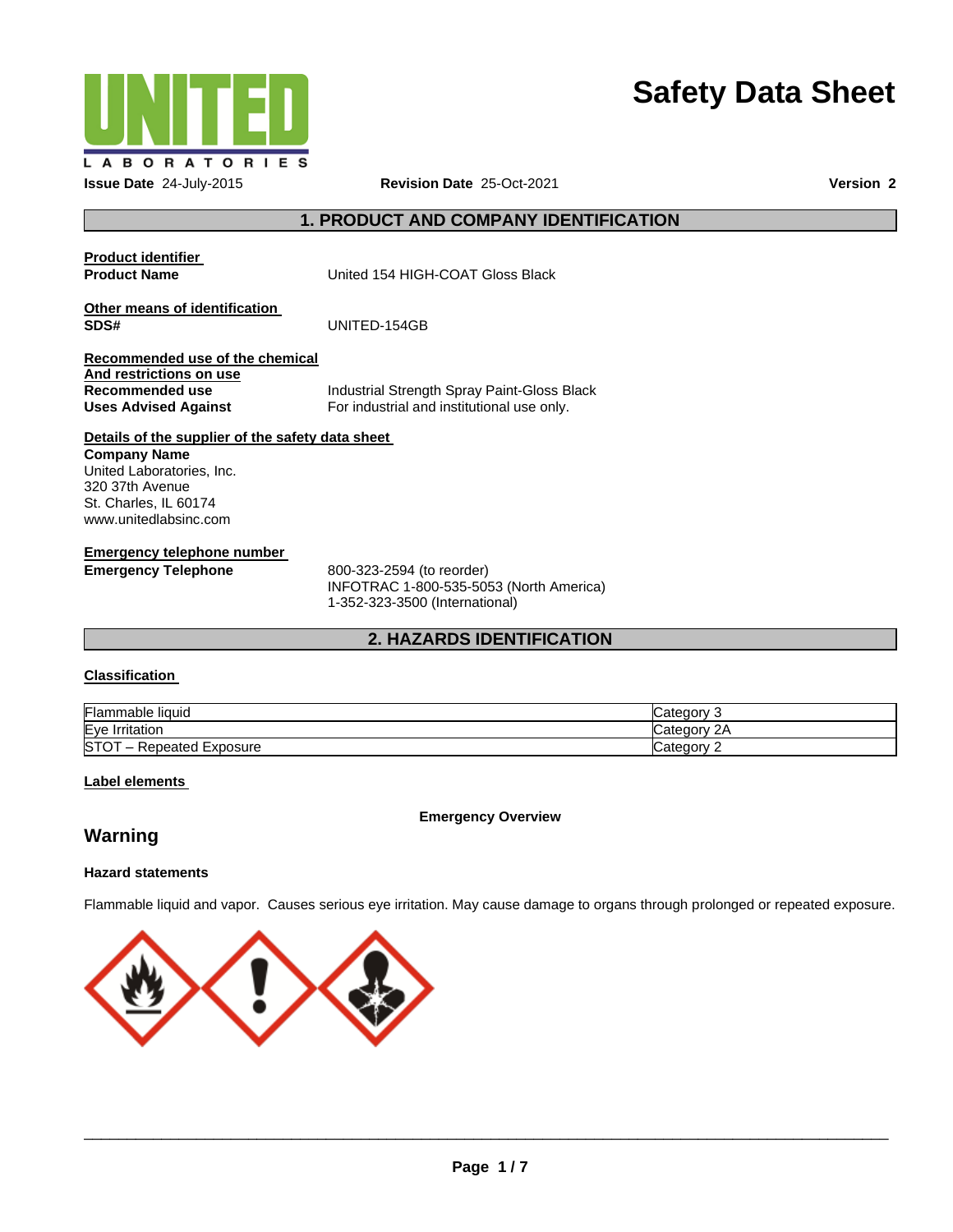#### **Prevention**

Read label before use. If medical advice is needed, have product container or label at hand. Keep away from heat/sparks/open flames/hot surfaces. No smoking. Wash hands thoroughly after handling. Use only outdoors or in a well-ventilated area. Wear protective gloves/protective clothing/eye protection/face protection. Avoid breathing dust/fume/gas/mist/vapors/spray. Keep out of reach of children.

\_\_\_\_\_\_\_\_\_\_\_\_\_\_\_\_\_\_\_\_\_\_\_\_\_\_\_\_\_\_\_\_\_\_\_\_\_\_\_\_\_\_\_\_\_\_\_\_\_\_\_\_\_\_\_\_\_\_\_\_\_\_\_\_\_\_\_\_\_\_\_\_\_\_\_\_\_\_\_\_\_\_\_\_\_\_\_\_\_\_\_\_\_

#### **Response**

If inhaled: Remove person to fresh air and keep comfortable for breathing. If in eyes: Rinse cautiously with water for several minutes. Remove contact lenses, if present and easy to do. Continue rinsing. Call a poison center/doctor if you feel unwell. If eye irritation persists: Get medical advice/attention. If on skin (or hair): Take off immediately all contaminated clothing. Rinse skin with water/shower.

#### **Storage**

Protect from sunlight. Do not expose to temperatures exceeding 50°C/122°F. Store in well-ventilated area.

#### **Disposal**

Dispose of contents/container in accordance with local/regional/national/international regulations.

#### **Hazard(s) not otherwise classified (HNOC)**

In case of fire: Use for extinction: C02, powder or water spray.

#### **Environmental hazards**

None known.

# **3. COMPOSITION/INFORMATION ON INGREDIENTS**

| <b>Chemical Name</b>        | CAS No.    | Weight-% | <b>Trade Secret</b> |
|-----------------------------|------------|----------|---------------------|
| <b>Mineral Spirits</b>      | 64742-47-8 | 20.27%   |                     |
| <b>Barium Sulfate</b>       | 7727-43-7  | 17.29%   |                     |
| <b>PM</b> Acetate           | 108-65-6   | 4.11%    |                     |
| Carbon Black                | 1333-86-4  | 1.35%    |                     |
| Naphtha, hydrotreated heavy | 64742-48-9 | 1.28%    |                     |
| Xvlene (Mix)                | 1330-20-7  | 1.19%    |                     |

\*The exact percentage (concentration) of composition has been withheld as a trade secret. This product is a mixture of the substances listed above with nonhazardous additions.

# **4. FIRST AID MEASURES**

| First aid measures |  |
|--------------------|--|
|--------------------|--|

| <b>Skin Contact</b> | Remove contaminated clothing. Wash exposed area with soap and water.                                |
|---------------------|-----------------------------------------------------------------------------------------------------|
| Eye contact         | Rinse opened eye for several minutes under running water. If symptoms persist, consult a<br>doctor. |

**Inhalation No further information available.** 

**Ingestion Rinse mouth with water.** Do not induce vomiting.

**Most important symptoms and effects, both acute and delayed**

No further relevant information available.

#### **Indication of any immediate medical attention and special treatment needed**

No further relevant information available.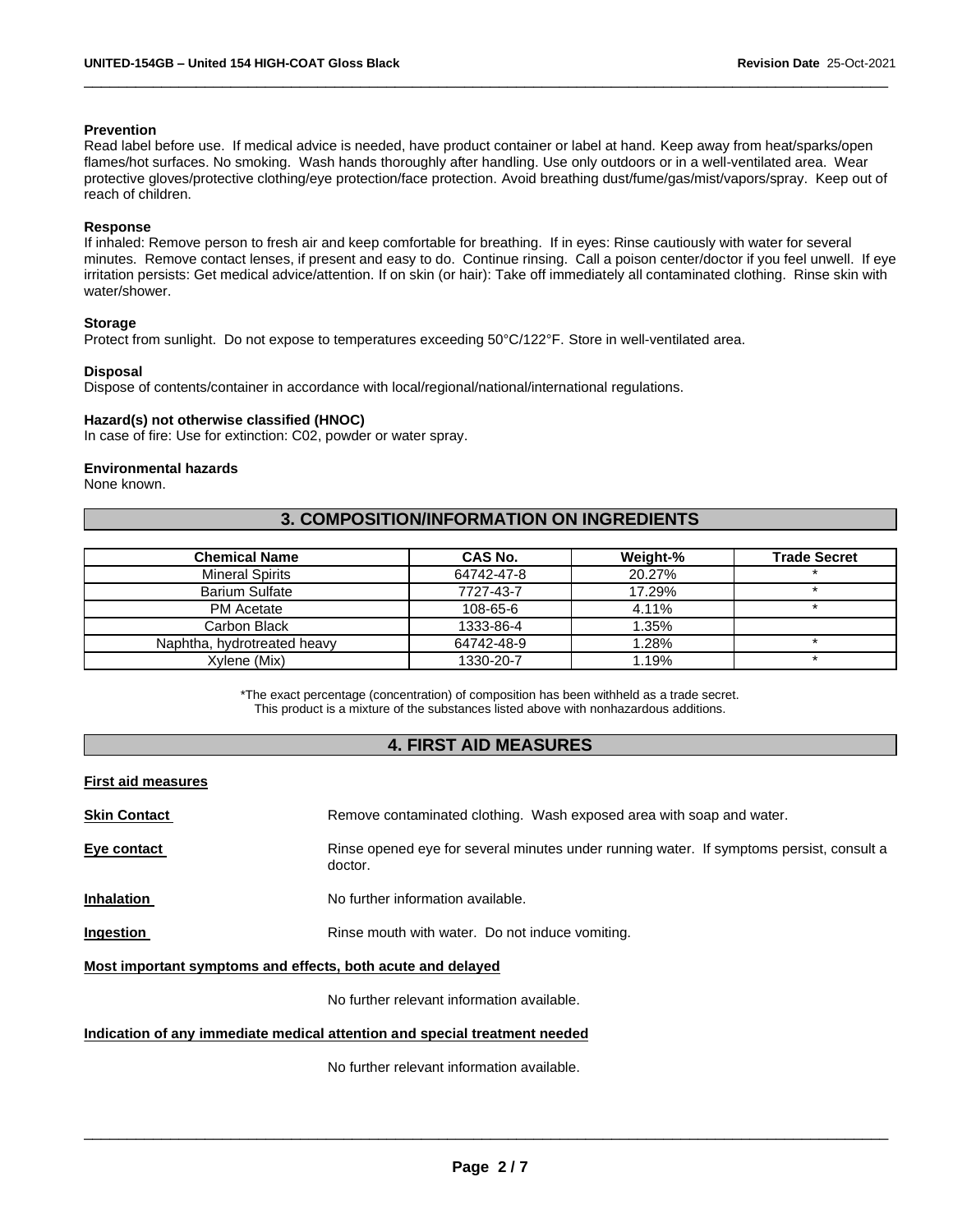# **5. FIRE-FIGHTING MEASURES**

\_\_\_\_\_\_\_\_\_\_\_\_\_\_\_\_\_\_\_\_\_\_\_\_\_\_\_\_\_\_\_\_\_\_\_\_\_\_\_\_\_\_\_\_\_\_\_\_\_\_\_\_\_\_\_\_\_\_\_\_\_\_\_\_\_\_\_\_\_\_\_\_\_\_\_\_\_\_\_\_\_\_\_\_\_\_\_\_\_\_\_\_\_

#### **Suitable extinguishing media**

Extinguishing powder or water spray. C02.

#### **Unsuitable extinguishing media** None known.

#### **Protective equipment and precautions for firefighters**

No special measures required.

#### **Specific Methods**

No further relevant information available.

# **6. ACCIDENTAL RELEASE MEASURES**

#### **Personal precautions, protective equipment and emergency procedures**

**Personal precautions** Not required. For personal protection, see Section 8 of this SDS.

#### **Methods and material for containment and cleaning up**

| <b>Methods for containment</b> | Absorb liquid components with liquid-binding material (sand, diatomite, acid binders, |
|--------------------------------|---------------------------------------------------------------------------------------|
| and for cleaning up            | universal binders, sawdust).                                                          |

# **7. HANDLING AND STORAGE**

#### **Precautions for safe handling**

**Advice on safe handling** Use in well-ventilated areas. Observe good industrial hygiene practices.

#### **Conditions for safe storage, including any incompatibilities**

**Storage Conditions** Keep away from sources of heat and direct sunlight. Do not warehouse in subfreezing conditions. Store locked up.

**Incompatible materials None known.** 

# **8. EXPOSURE CONTROLS/PERSONAL PROTECTION**

| <b>Exposure Guidelines</b> | No Exposure limits noted for ingredient(s). |                                 |                                 |
|----------------------------|---------------------------------------------|---------------------------------|---------------------------------|
| <b>Chemical Name</b>       | TLV                                         | <b>PEL</b>                      | <b>REL</b>                      |
| Barium Sulfate, Natural    | $5*$ mg/m <sup>3</sup>                      | 15* $5**$ mg/m <sup>3</sup>     | $10^*5^{**}$ mg/m <sup>3</sup>  |
| 7727-43-7                  | *inhalable fraction; E                      | *total dust respirable fraction | *total dust Respirable fraction |
| <b>PM</b> Acetate          | WEEL: Long-term: 50 ppm                     |                                 |                                 |
| 108-65-6                   |                                             |                                 |                                 |
| Xylene                     | 651 mg/m <sup>3</sup>                       | 435 mg/m <sup>3</sup>           | 655 mg/m <sup>3</sup>           |
| 1330-20-7                  | $150$ ppm                                   | $100$ ppm                       | $150$ ppm                       |
|                            | 434 mg/m <sup>3</sup>                       |                                 | 435 mg/ $m3$                    |
|                            | $100$ ppm                                   |                                 | 100 ppm BEI                     |
| Carbon Black               | $3 \text{ mg/m}^3$                          | 3.5 mg/m <sup>3</sup>           | $3.5^*$ mg/m <sup>3</sup>       |
| 1333-86-4                  | *inhalable fraction                         |                                 | *o.1 in presence of PAHs;       |

**Biological limit values** Xylene (1330-20-7) – 1.5 g/g creatinine – Urine.

#### . **Individual protection measures, such as personal protective equipment**

**Eye/face protection Tightly sealed goggles.**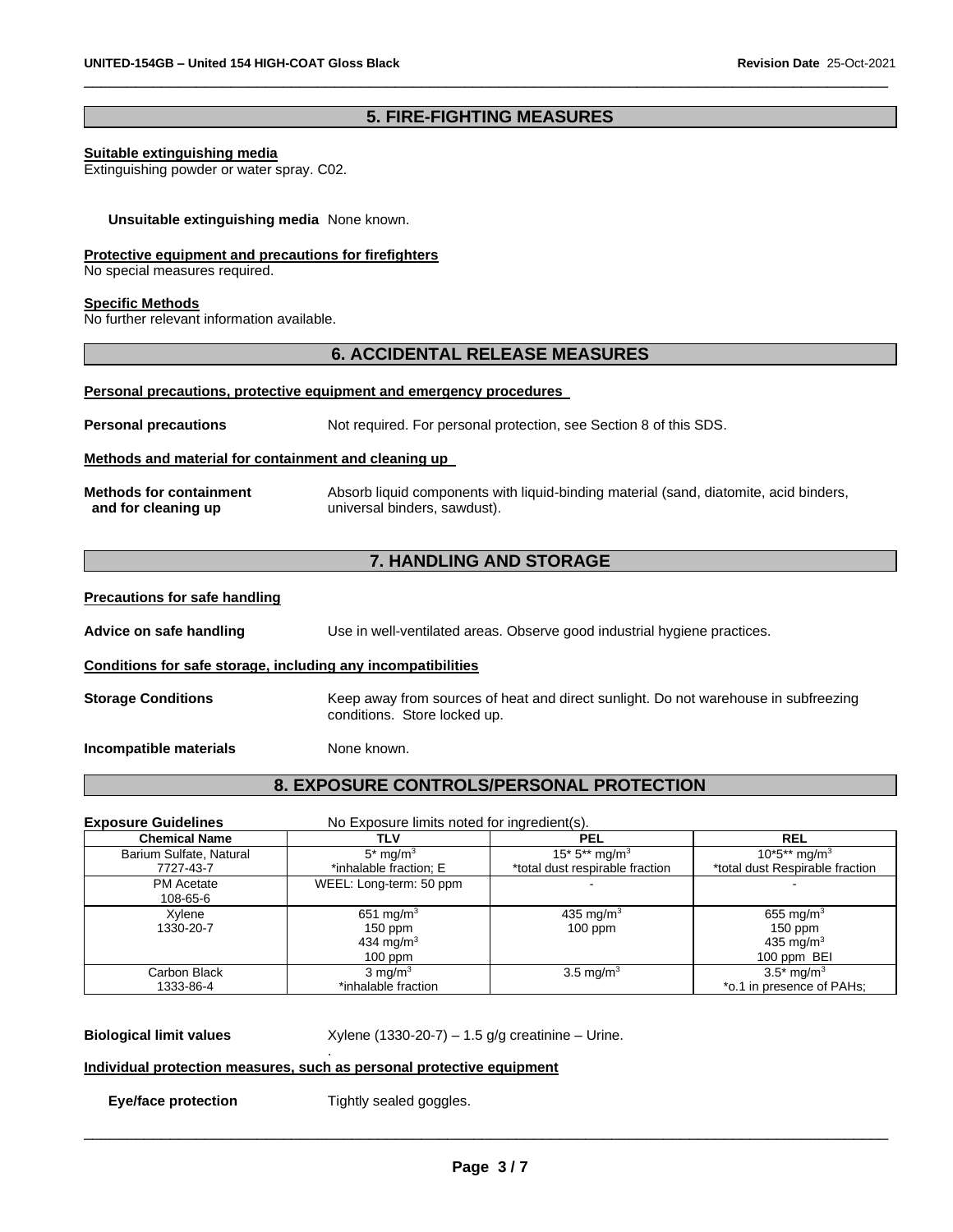**Skin and body protection** Nitrile gloves. The glove material must be impermeable and resistant to the substance.

\_\_\_\_\_\_\_\_\_\_\_\_\_\_\_\_\_\_\_\_\_\_\_\_\_\_\_\_\_\_\_\_\_\_\_\_\_\_\_\_\_\_\_\_\_\_\_\_\_\_\_\_\_\_\_\_\_\_\_\_\_\_\_\_\_\_\_\_\_\_\_\_\_\_\_\_\_\_\_\_\_\_\_\_\_\_\_\_\_\_\_\_\_

**Respiratory protection** Not required.

**General Hygiene** Wash hands after use. Do not eat or drink while working.

# **9. PHYSICAL AND CHEMICAL PROPERTIES**

# **Information on basic physical and chemical properties**

| Appearance |  |
|------------|--|
| Color      |  |
| Odor       |  |

**Liquid Color** Gloss Black **Odor** Not determined

| Property                     | Values                               |
|------------------------------|--------------------------------------|
| рH                           | No Information available.            |
| <b>Specific Gravity</b>      | No information available.            |
| <b>Viscosity</b>             | No Information available.            |
| Melting point/freezing point | No information available.            |
| <b>Boiling point</b>         | 157 °C(314.6°)                       |
| <b>Flash point</b>           | 43 °C (109.4°F)                      |
| Vapor pressure               | No information available.            |
| Vapor density                | No Information available             |
| Flammability (solid, gas)    | Flammable.                           |
| <b>Upper</b>                 | $6.5$ vol.%                          |
| Lower                        | $0.5$ vol.%                          |
| Danger of Explosion          | In use, may from flammable/explosive |
|                              | vapor-air mixture.                   |
| <b>Auto-Ignition</b>         | Is not self-igniting.                |
| <b>Solubility</b>            | No information available.            |
| <b>Viscosity</b>             | No information available.            |
| Water                        | $0.0\%$                              |

# **10. STABILITY AND REACTIVITY**

# **Reactivity**

No information available

### **Chemical stability**

Material is stable at normal conditions.

#### **Possibility of Hazardous Reactions**

No dangerous reactions known.

#### **Conditions to avoid**

No decomposition if used according to specifications.

#### **Hazardous Decomposition Products**

No dangerous decomposition products are known.

#### **Incompatible materials**

No information available.

# **11. TOXICOLOGICAL INFORMATION**

#### **Information on likely routes of exposure**

#### **Product Information**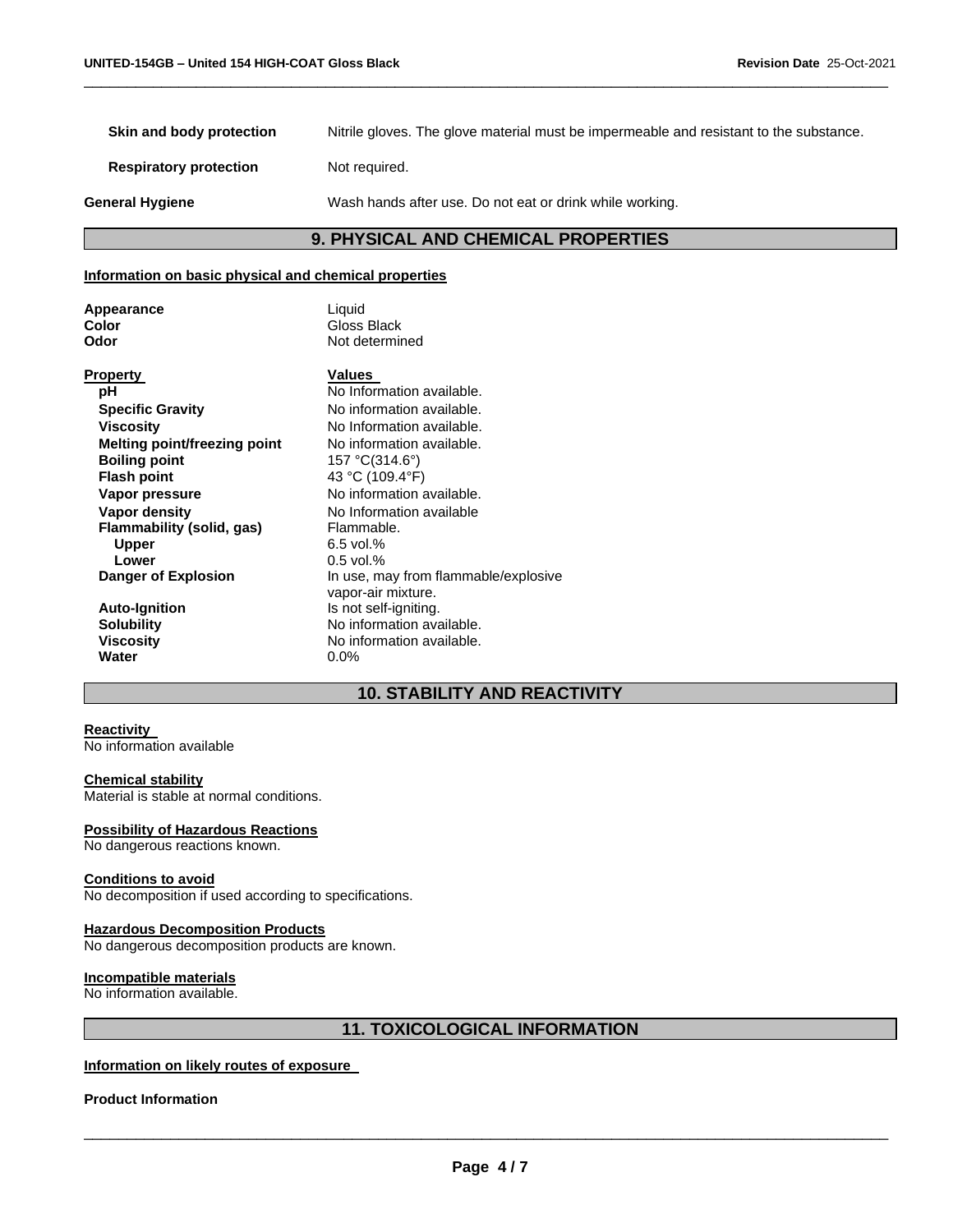| <b>Inhalation</b>                                                                  | No information available. |
|------------------------------------------------------------------------------------|---------------------------|
| Eye contact                                                                        | No irritating effect      |
| <b>Skin Contact</b>                                                                | No irritating effect.     |
| Ingestion                                                                          | No information available. |
| Symptoms related to the<br>physical, chemical and<br>toxicological characteristics | No information available. |

#### **Information on toxicological effects**

**Acute toxicity** No information available.

| <b>Chemical Name</b>        | <b>Dermal LD50</b> | Oral LD50    | <b>Inhalation LC50/LD50</b> |
|-----------------------------|--------------------|--------------|-----------------------------|
| Carbon Black                |                    | 10,000 mg/kg |                             |
| 1333-86-4                   |                    | (Rat)        |                             |
| Naphtha, hydrotreated heavy | $>3,000 \; mg/kg$  | >5,000 mg/kg |                             |
| 64742-48-9                  | (Rat)              | (Rat)        |                             |
| Xvlene                      | 2000 mg/kg         | 8700 mg/kg   | 6350 mg/l, 4 hours          |
| 1330-20-7                   | (Rabbit)           | (Rat)        | (Rat)                       |
| <b>PM</b> Acetate           |                    | 8500 mg/kg   | 35.7 mg/l, 4 hours          |
| 108-65-6                    |                    | (Rat)        | (Rat)                       |

\_\_\_\_\_\_\_\_\_\_\_\_\_\_\_\_\_\_\_\_\_\_\_\_\_\_\_\_\_\_\_\_\_\_\_\_\_\_\_\_\_\_\_\_\_\_\_\_\_\_\_\_\_\_\_\_\_\_\_\_\_\_\_\_\_\_\_\_\_\_\_\_\_\_\_\_\_\_\_\_\_\_\_\_\_\_\_\_\_\_\_\_\_

\*Estimates for product may be based on additional component data not shown.

| <b>Skin/Eye irritation</b> |
|----------------------------|
| <b>Sensitization</b>       |
| STOT – SE                  |
| <b>STOT – RE</b>           |

No irritating effect on skin or eyes. This product does not have any sensitizing effects. No information available. No information available.

# **12. ECOLOGICAL INFORMATION**

#### **Ecotoxicity**

Hazardous for water, do not empty into drains.

#### **Persistence and degradability**

This product is degradable after prolonged exposure to natural weathering processes

#### **Bioaccumulation**

No Information available.

#### **Mobility in Soil**

No information available.

| Other adverse effects      | No other adverse environmental effects.                                                                                                                                                                                                                                              |
|----------------------------|--------------------------------------------------------------------------------------------------------------------------------------------------------------------------------------------------------------------------------------------------------------------------------------|
|                            | <b>13. DISPOSAL CONSIDERATIONS</b>                                                                                                                                                                                                                                                   |
| <b>Disposal of wastes</b>  | Dispose of in accordance with local, state, and federal regulations. Do no puncture,<br>incinerate or crush. Partially empty cans must be disposed of responsibly. Do not heat or<br>cut empty containers with electric or gas torches. Completely empty cans should be<br>recycled. |
| Local disposal regulations | Dispose in accordance with all applicable regulations.                                                                                                                                                                                                                               |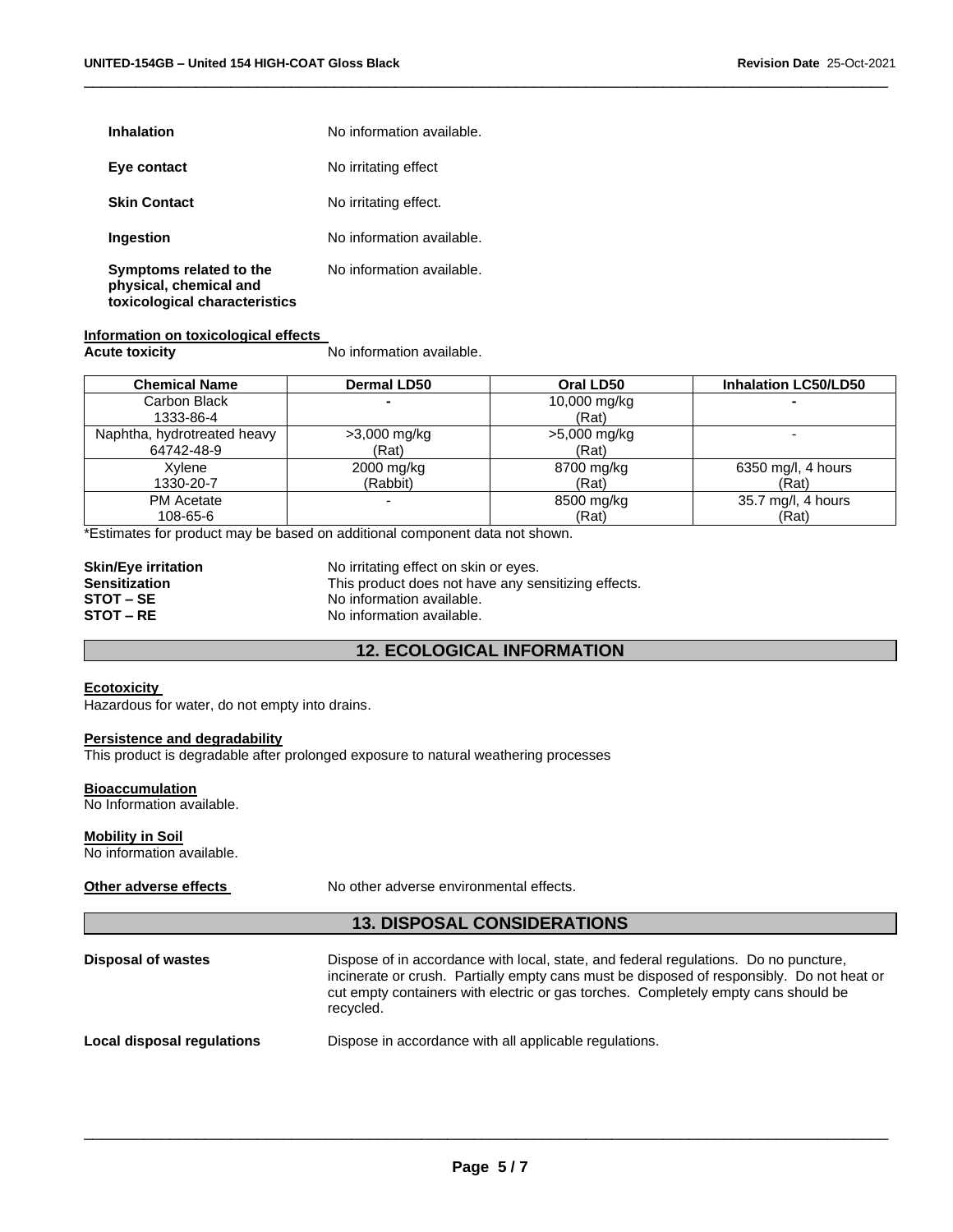# **14. TRANSPORT INFORMATION**

\_\_\_\_\_\_\_\_\_\_\_\_\_\_\_\_\_\_\_\_\_\_\_\_\_\_\_\_\_\_\_\_\_\_\_\_\_\_\_\_\_\_\_\_\_\_\_\_\_\_\_\_\_\_\_\_\_\_\_\_\_\_\_\_\_\_\_\_\_\_\_\_\_\_\_\_\_\_\_\_\_\_\_\_\_\_\_\_\_\_\_\_\_

This product meets the exception requirements of Section 173.150 as a limited quantity and may be shipped as a limited quantity. Limited quantities require the limited quantity diamond mark on cartons after 12/31/2020.

| <b>DOT</b><br>UN/ID No.<br>Transport hazard class(es)<br>Special precautions for user                                                                                                        | Consumer Commodity, Ltd. Qty. (Aerosol Product Solvent or Paint)<br>3 Flammable liquids<br>Warning: Flammable liquids                                                                               |
|----------------------------------------------------------------------------------------------------------------------------------------------------------------------------------------------|-----------------------------------------------------------------------------------------------------------------------------------------------------------------------------------------------------|
| <b>IATA</b><br>UN/ID No.<br><b>Excepted quantities (EQ)</b>                                                                                                                                  | UN1263, Paint<br>Code: E1 – Maximum net quantity per inner packaging: 30ml<br>Maximum net quantity per outer packaging: 1000ml<br>On passenger aircraft/rail: 75kg<br>On cargo aircraft only: 150kg |
| <b>IMDG</b><br>UN/ID No.<br><b>Transport hazard (class)es</b><br>Packing group<br>Limited quantities (LQ)<br><b>Expected quantities (EQ)</b><br><b>Marine Pollutant</b><br><b>EMS Number</b> | UN1263, Paint<br>3<br>Ш<br>5L<br>Code: E1 - Maximum net quantity per inner packaging: 30ml<br>Maximum net quantity per outer packaging: 1000ml<br>No.<br>$F-E$ , $S-E$                              |

**15. REGULATORY INFORMATION** 

# **International Inventories**

**Country(s) or Region** Canada Yes\* United States Yes\*

\*Yes indicates this product complies with the inventory requirements administered by the governing country(s).

#### **Legend:**

**TSCA** - United States Toxic Substances Control Act Section 8(b) Inventory - Listed **DSL/NDSL** - Canadian Domestic Substances List/Non-Domestic Substances List

#### **US Federal Regulations**

**SARA 313 (Specific toxic chemical listings):** Barium Sulfate, natural (7727-43-7), Xylene – Mix (1330-20-7)

#### **SARA 355 Extremely Hazardous Substance**

None of the ingredients in this product are listed.

#### **US State Regulations**

#### **Consumer Product Safety Commission**

This product complies with 16 CFR 1303 and does not contain more than 90 ppm of lead.

#### **Canadian Environmental Protection Act-EPA**

All hazardous ingredients for this product appear on the CDSL.

#### **California Proposition 65**

This product contains a chemical known to the State of California to cause cancer. Carbon black (1333-86-4) and Ethyl Benzene (100-41-4). None of the ingredients are known to cause birth defects or reproductive harm.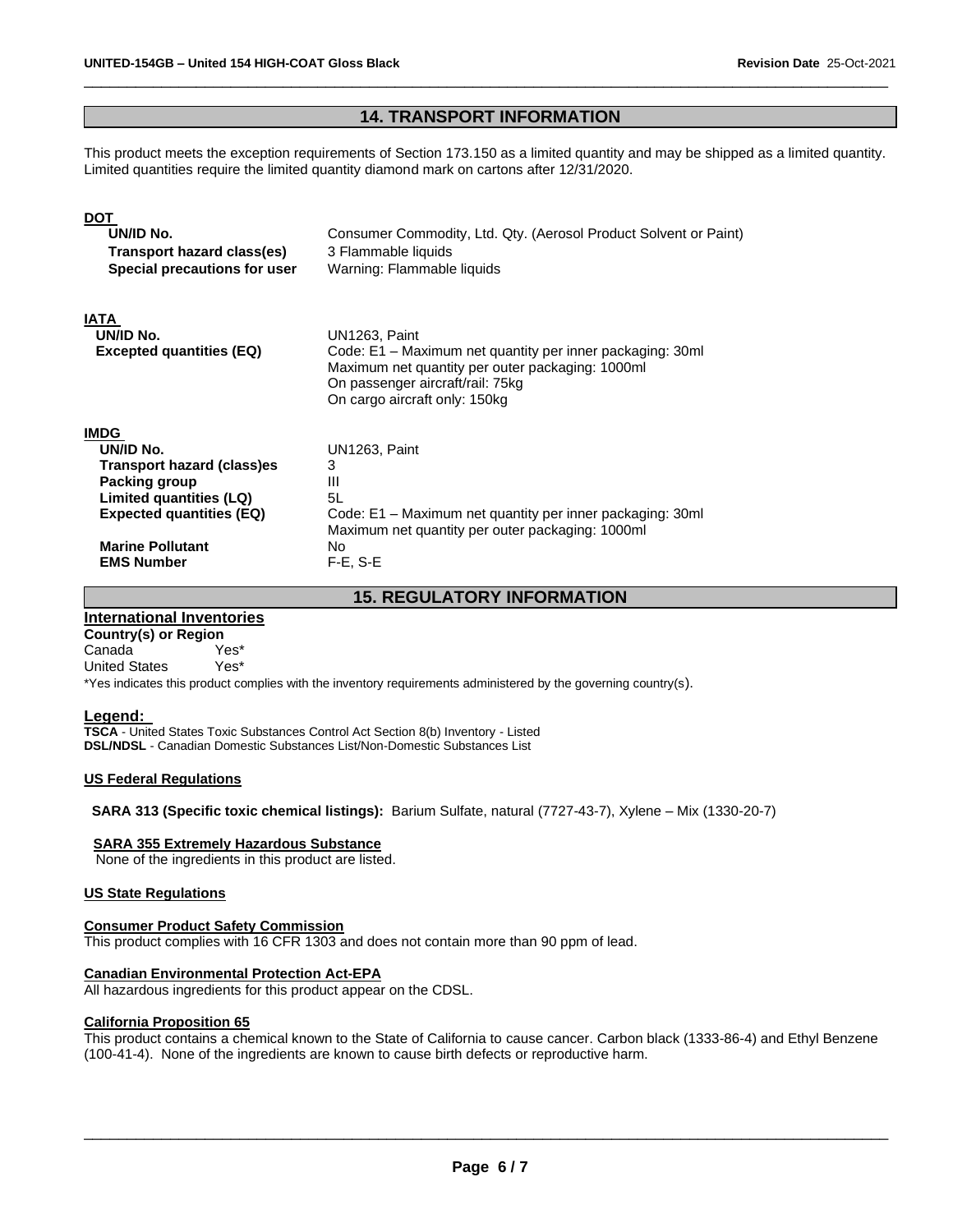| <b>16. OTHER INFORMATION</b> |                             |                       |                     |                                                     |
|------------------------------|-----------------------------|-----------------------|---------------------|-----------------------------------------------------|
| <b>NFPA</b>                  | <b>Health hazards</b> -     | Flammability -        | <b>Reactivity -</b> | <b>Physical and Chemical</b><br><b>Properties -</b> |
| <b>HMIS</b>                  | <b>Health hazards 1</b>     | <b>Flammability 4</b> | <b>Reactivity 3</b> | Personal protection X                               |
| <b>Issue Date</b>            | 24-July-2015                |                       |                     |                                                     |
| <b>Revision Date</b>         |                             | 25-Oct-2021           |                     |                                                     |
| <b>Revision Note</b>         | <b>Regulatory Revisions</b> |                       |                     |                                                     |

\_\_\_\_\_\_\_\_\_\_\_\_\_\_\_\_\_\_\_\_\_\_\_\_\_\_\_\_\_\_\_\_\_\_\_\_\_\_\_\_\_\_\_\_\_\_\_\_\_\_\_\_\_\_\_\_\_\_\_\_\_\_\_\_\_\_\_\_\_\_\_\_\_\_\_\_\_\_\_\_\_\_\_\_\_\_\_\_\_\_\_\_\_

#### **Disclaimer**

**The information provided in this Safety Data Sheet is correct to the best of our knowledge, information and belief at the date of its publication. The information given is designed only as guidance for safe handling, use, processing, storage, transportation, disposal and release and is not to be considered a warranty or quality specification. The information relates only to the specific material designated and may not be valid for such material used in combination with any other materials or in any process, unless specified in the text.**

**End of Safety Data Sheet**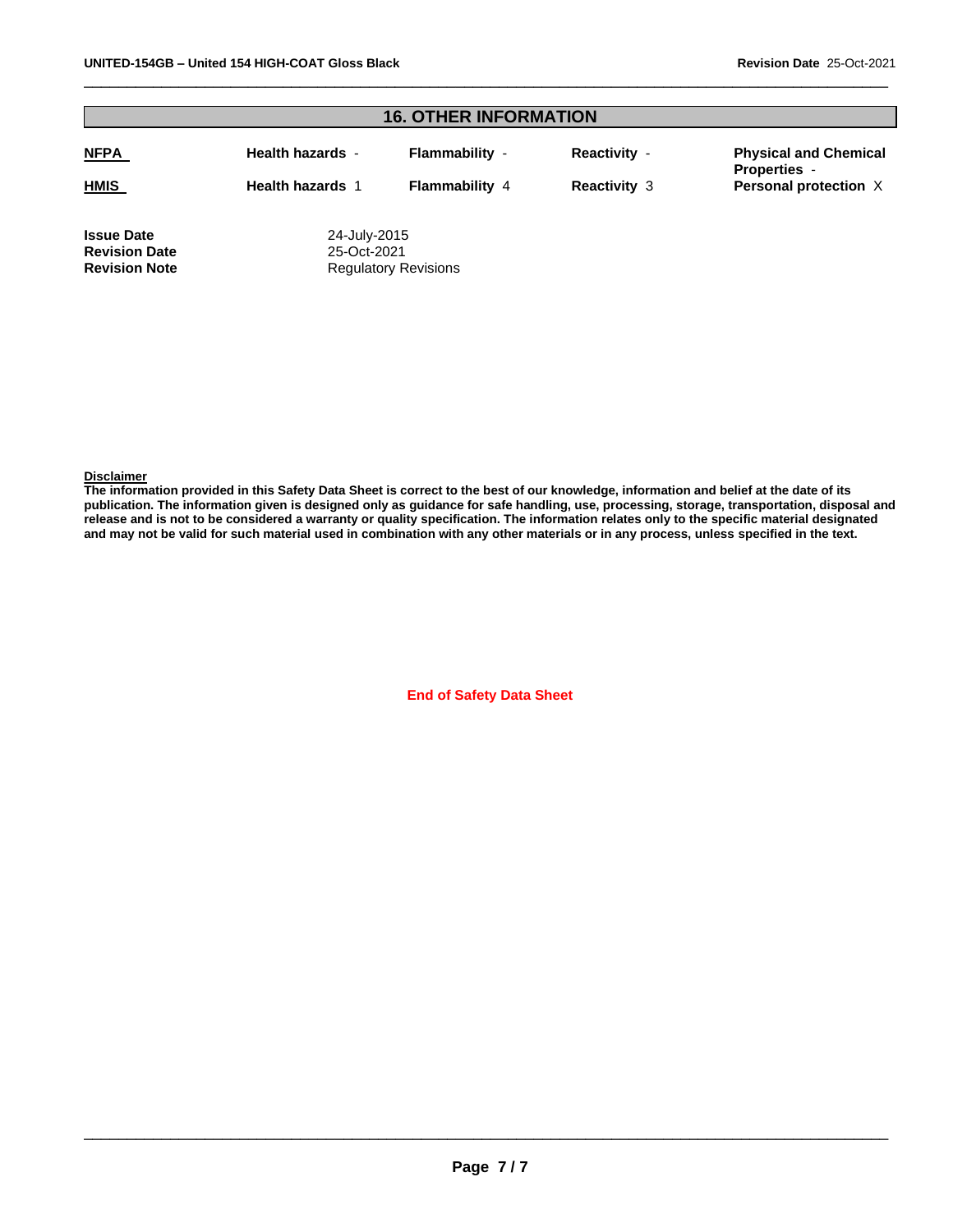

# **Safety Data Sheet**

**Version 3**

# **1. PRODUCT AND COMPANYIDENTIFICATION**

| <b>Product identifier</b><br><b>Product Name</b>                                                                                                                          | United 154 HIGH-COAT Gloss White                                                                       |
|---------------------------------------------------------------------------------------------------------------------------------------------------------------------------|--------------------------------------------------------------------------------------------------------|
| Other means of identification<br>SDS#                                                                                                                                     | UNITED-154GW                                                                                           |
| Recommended use of the chemical<br>And restrictions on use<br>Recommended use<br><b>Uses Advised Against</b>                                                              | Industrial Strength Spray Paint-Gloss White<br>For industrial and institutional use only.              |
| Details of the supplier of the safety data sheet<br><b>Company Name</b><br>United Laboratories, Inc.<br>320 37th Avenue<br>St. Charles, IL 60174<br>www.unitedlabsinc.com |                                                                                                        |
| <b>Emergency telephone number</b>                                                                                                                                         |                                                                                                        |
| <b>Emergency Telephone</b>                                                                                                                                                | 800-323-2594 (to reorder)<br>INFOTRAC 1-800-535-5053 (North America)<br>1-352-323-3500 (International) |
|                                                                                                                                                                           | <b>2. HAZARDS IDENTIFICATION</b>                                                                       |

# **Classification**

### **OSHA Regulatory Status**

| Flammable Liquid                   | Jategory <sup>-</sup>       |
|------------------------------------|-----------------------------|
| <b>Eye Irritation</b>              | 2 <sup>A</sup><br>'ategory. |
| <b>STOT</b><br>- Repeated Exposure | ' ategory:                  |

# **Label elements**

**Emergency Overview**

# **Warning**

## **Hazard statements**

Flammable liquid and vapor. Causes serious eye irritation. May cause damage to organs through prolonged or repeated exposure.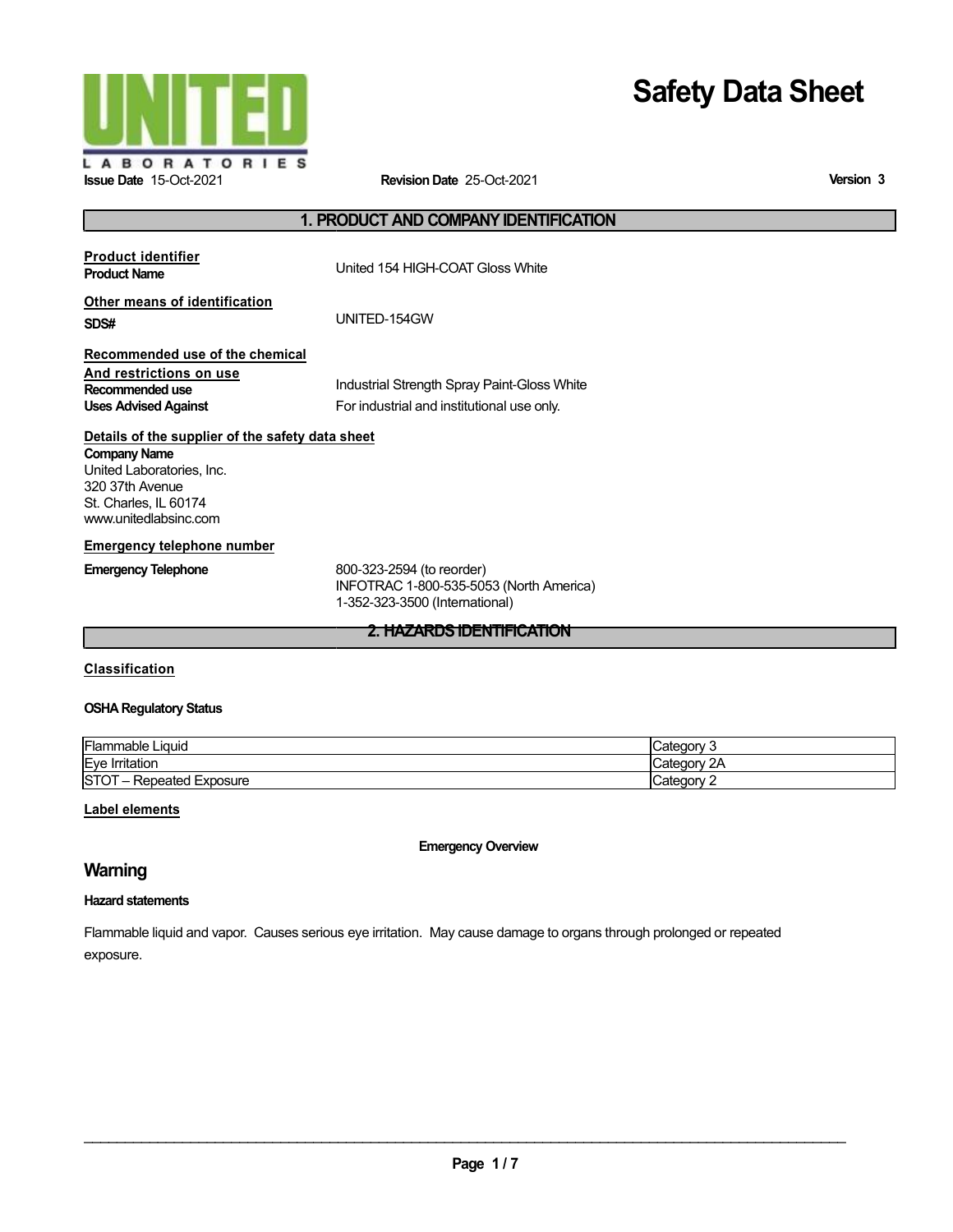

#### **Prevention**

Read label before use. If medical advice is needed, have product container or label at hand. Keep away from heat/sparks/open flames/hot surfaces. No smoking. Wash hands thoroughly after handling. Keep out of reach of children. Wear protective gloves/protective clothing/eye protection/face protection. Do not breathe dust/fume/gas/mist/vapors/spray.

\_\_\_\_\_\_\_\_\_\_\_\_\_\_\_\_\_\_\_\_\_\_\_\_\_\_\_\_\_\_\_\_\_\_\_\_\_\_\_\_\_\_\_\_\_\_\_\_\_\_\_\_\_\_\_\_\_\_\_\_\_\_\_\_\_\_\_\_\_\_\_\_\_\_\_\_\_\_\_\_\_\_\_\_\_\_\_\_\_\_\_\_\_

#### **Response**

If in eyes: Rinse cautiously with water for several minutes. Remove contact lenses, if present and easy to do. Continue rinsing. Call a poison center/doctor if you feel unwell. If eye irritation persists: Get medical advice/attention. If on skin (or hair): Take off immediately all contaminated clothing. Rinse skin with water/shower.

#### **Storage**

Keep container tightly closed. Keep away from sources of heat and direct sunlight. Do not warehouse in subfreezing conditions.

#### **Disposal**

Dispose of contents/container in accordance with local/regional/national/international regulations.

# **Hazard(s) not otherwise classified (HNOC)**

In case of fire: Use for extinction: C02, powder or water spray.

#### **Environmental hazards**

None known.

# **3. COMPOSITION/INFORMATION ON INGREDIENTS**

| <b>Chemical Name</b>   | CAS No.    | Weight-% |
|------------------------|------------|----------|
| <b>Mineral Spirits</b> | 64742-47-8 | 20.97%   |
| Titanium dioxide       | 13463-67-7 | 16.66%   |
| <b>Barium Sulfate</b>  | 7727-43-7  | 14.0%    |
| Xvlene (Mix)           | 1330-20-7  | 1.09%    |

\*The exact percentage (concentration) of composition has been withheld as a trade secret. This product is a mixture of the substances listed above with non-hazardous additions.

#### **4. FIRST AID MEASURES**

| <b>First aid measures</b>                                   |                                                                                                     |
|-------------------------------------------------------------|-----------------------------------------------------------------------------------------------------|
| <b>Skin Contact</b>                                         | Remove contaminated clothing. Wash exposed area with soap and water.                                |
| Eye contact                                                 | Rinse opened eye for several minutes under running water. If symptoms persist, consult a<br>doctor. |
| Ingestion                                                   | Rinse out mouth and drink plenty of water. Rinse mouth with water. Do not induce<br>vomiting.       |
| Most important symptoms and effects, both acute and delayed |                                                                                                     |

No further relevant information available.

 $\mathcal{L}_\mathcal{L} = \{ \mathcal{L}_\mathcal{L} = \{ \mathcal{L}_\mathcal{L} = \{ \mathcal{L}_\mathcal{L} = \{ \mathcal{L}_\mathcal{L} = \{ \mathcal{L}_\mathcal{L} = \{ \mathcal{L}_\mathcal{L} = \{ \mathcal{L}_\mathcal{L} = \{ \mathcal{L}_\mathcal{L} = \{ \mathcal{L}_\mathcal{L} = \{ \mathcal{L}_\mathcal{L} = \{ \mathcal{L}_\mathcal{L} = \{ \mathcal{L}_\mathcal{L} = \{ \mathcal{L}_\mathcal{L} = \{ \mathcal{L}_\mathcal{$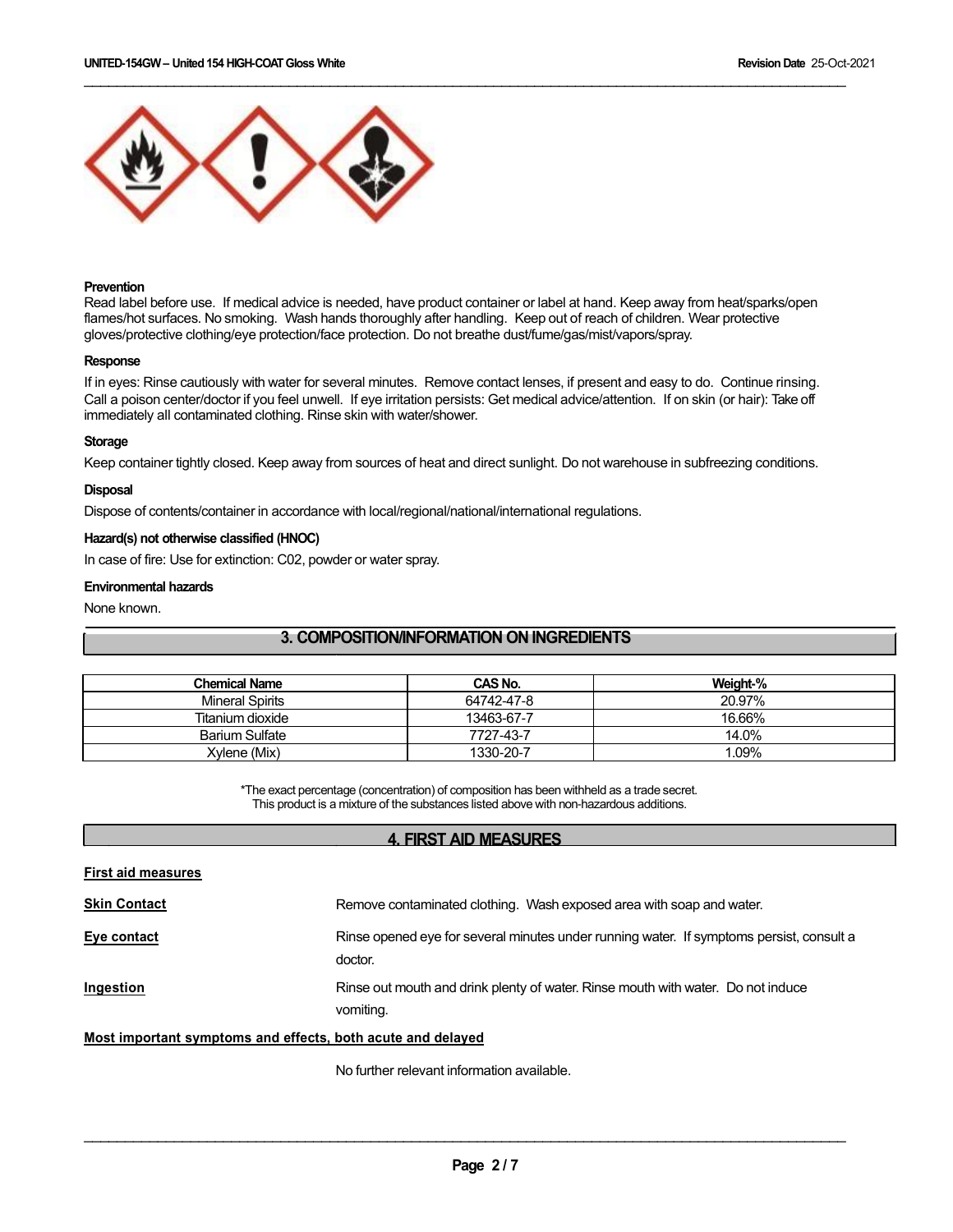#### **Indication of any immediate medical attention and special treatment needed**

No further relevant information available.

\_\_\_\_\_\_\_\_\_\_\_\_\_\_\_\_\_\_\_\_\_\_\_\_\_\_\_\_\_\_\_\_\_\_\_\_\_\_\_\_\_\_\_\_\_\_\_\_\_\_\_\_\_\_\_\_\_\_\_\_\_\_\_\_\_\_\_\_\_\_\_\_\_\_\_\_\_\_\_\_\_\_\_\_\_\_\_\_\_\_\_\_\_

# **5. FIRE-FIGHTING MEASURES Suitable extinguishing media** Extinguishing powder or water spray. C02. **Unsuitable extinguishing media** None known. **Specific hazards arising from the chemical** No further relevant information available **Protective equipment and precautions for firefighters** No special measures required. **6. ACCIDENTAL RELEASE MEASURES Personal precautions, protective equipment and emergency procedures Personal precautions** Wear appropriate protective equipment. Keep unprotected persons away. For personal protection, see Section 8 of this SDS. **Methods and material for containment and cleaning up Methods for containment and cleaning up Precautions for safe handling Advice on safe handling** Ensure adequate ventilation. Absorb with liquid-binding material (sand, diatomite, acid binders, universal binders, sawdust). **7. HANDLING AND STORAGE** Use only in well ventilated areas. **Conditions for safe storage, including any incompatibilities Storage Conditions Incompatible materials** Store locked up. Keep away from sources of heat and direct sunlight. Do not warehouse in subfreezing conditions. None known. **8. EXPOSURE CONTROLS/PERSONAL PROTECTION**

**Exposure Guidelines** No Exposure limits noted for ingredient(s).

.

| <b>Chemical Name</b>               | πv                                                                                              | PEL                                                                      | <b>REL</b>                                                                           |
|------------------------------------|-------------------------------------------------------------------------------------------------|--------------------------------------------------------------------------|--------------------------------------------------------------------------------------|
| Xylene (Mix)<br>1330-20-7          | Short term: 651 mg/m <sup>3</sup><br>$150$ ppm<br>Long term: $434$ mg/m $3$<br>$100$ ppm<br>BEI | Long term: $435 \,\mathrm{mg/m}$<br>$100$ ppm                            | Long term $435$ mg/m $\degree$<br>$100$ ppm<br>Short term: 655 mg/m $3$<br>$150$ ppm |
| <b>Barium Sulfate</b><br>7727-43-7 | Long term: $5*$ mg/m $3*$<br>*inhalable fraction; E                                             | Long term: $15*5**$ mg/m <sup>3</sup><br>*total dust respirable fraction | Long term: $10*5**$ mg/m<br>*total dust Respirable fraction                          |

**Biological limit values** Xylene (1330-20-7) – 1.5 g/g creatinine – Medium:Urine – Time:End of shift – Parameter:Methylhippuric acids

 $\mathcal{L}_\mathcal{L} = \{ \mathcal{L}_\mathcal{L} = \{ \mathcal{L}_\mathcal{L} = \{ \mathcal{L}_\mathcal{L} = \{ \mathcal{L}_\mathcal{L} = \{ \mathcal{L}_\mathcal{L} = \{ \mathcal{L}_\mathcal{L} = \{ \mathcal{L}_\mathcal{L} = \{ \mathcal{L}_\mathcal{L} = \{ \mathcal{L}_\mathcal{L} = \{ \mathcal{L}_\mathcal{L} = \{ \mathcal{L}_\mathcal{L} = \{ \mathcal{L}_\mathcal{L} = \{ \mathcal{L}_\mathcal{L} = \{ \mathcal{L}_\mathcal{$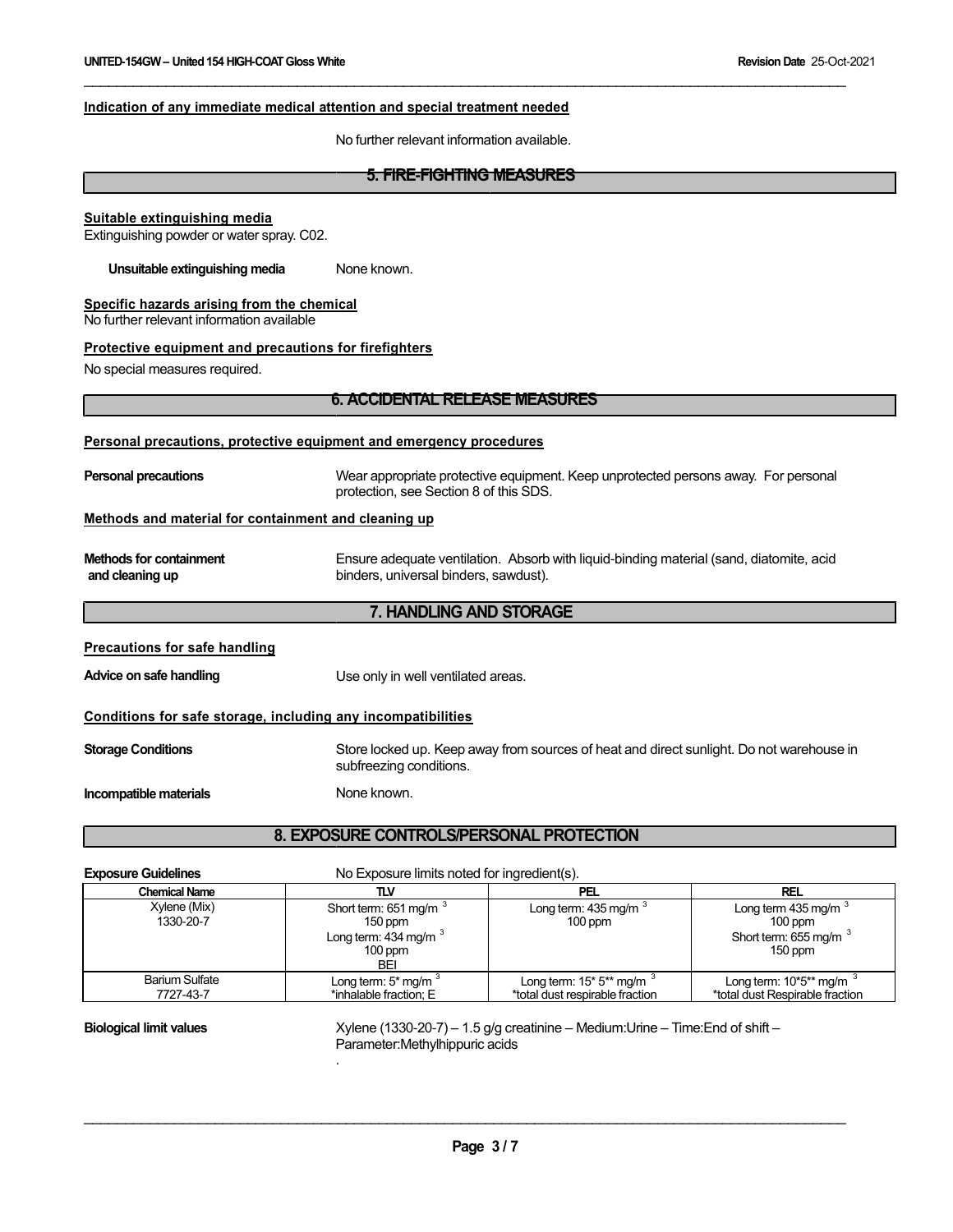#### **Individual protection measures, such as personal protective equipment**

| Eye/face protection           | Tightly sealed goggles.                                                                                                                                                                                  |
|-------------------------------|----------------------------------------------------------------------------------------------------------------------------------------------------------------------------------------------------------|
| Skin and body protection      | Nitrile gloves. The glove material must be impermeable and resistant to the substance.                                                                                                                   |
| <b>Respiratory protection</b> | Not required.                                                                                                                                                                                            |
| General Hygiene               | Immediately remove all soiled and contaminated clothing. Wash hands after use. Avoid<br>contact with the eyes and skin. Keep away from foodstuffs and animal feed. Do not eat or<br>drink while working. |

\_\_\_\_\_\_\_\_\_\_\_\_\_\_\_\_\_\_\_\_\_\_\_\_\_\_\_\_\_\_\_\_\_\_\_\_\_\_\_\_\_\_\_\_\_\_\_\_\_\_\_\_\_\_\_\_\_\_\_\_\_\_\_\_\_\_\_\_\_\_\_\_\_\_\_\_\_\_\_\_\_\_\_\_\_\_\_\_\_\_\_\_\_

#### **9. PHYSICAL AND CHEMICAL PROPERTIES**

**Remarks • Method**

#### **Information on basic physical and chemical properties**

**Appearance Color Odor**

**Property pH**

Liquid Gloss White Not determined

#### **Values**

**Specific Gravity Viscosity Melting point/freezing point Boiling point Flash point Vapor pressure Vapor density Danger of explosion Flammability (solid, gas) Upper Lower Auto-Ignition Relative density Vapor density Solubility Viscosity** No Information available. No information available. No Information available. No information available. 157 °C (314.6 °F) 40 °C (104°F) No information available. No Information available. In use, may form flammable/explosive vapor-air mixture. Flammable. 6.5 vol.% 0.5 vol.% Is not self-igniting No information available. No information available. No information available. No information available.

#### **10. STABILITY AND REACTIVITY**

#### **Reactivity**

This product is stable and non-reactive under normal conditions of use, storage and transport.

#### **Chemical stability**

Material is stable at normal conditions.

#### **Possibility of Hazardous Reactions**

No dangerous reactions known.

#### **Conditions to avoid**

No decomposition if used according to specifications.

#### **Hazardous Decomposition Products**

No dangerous decomposition products known.

## **Incompatible materials**

No information available.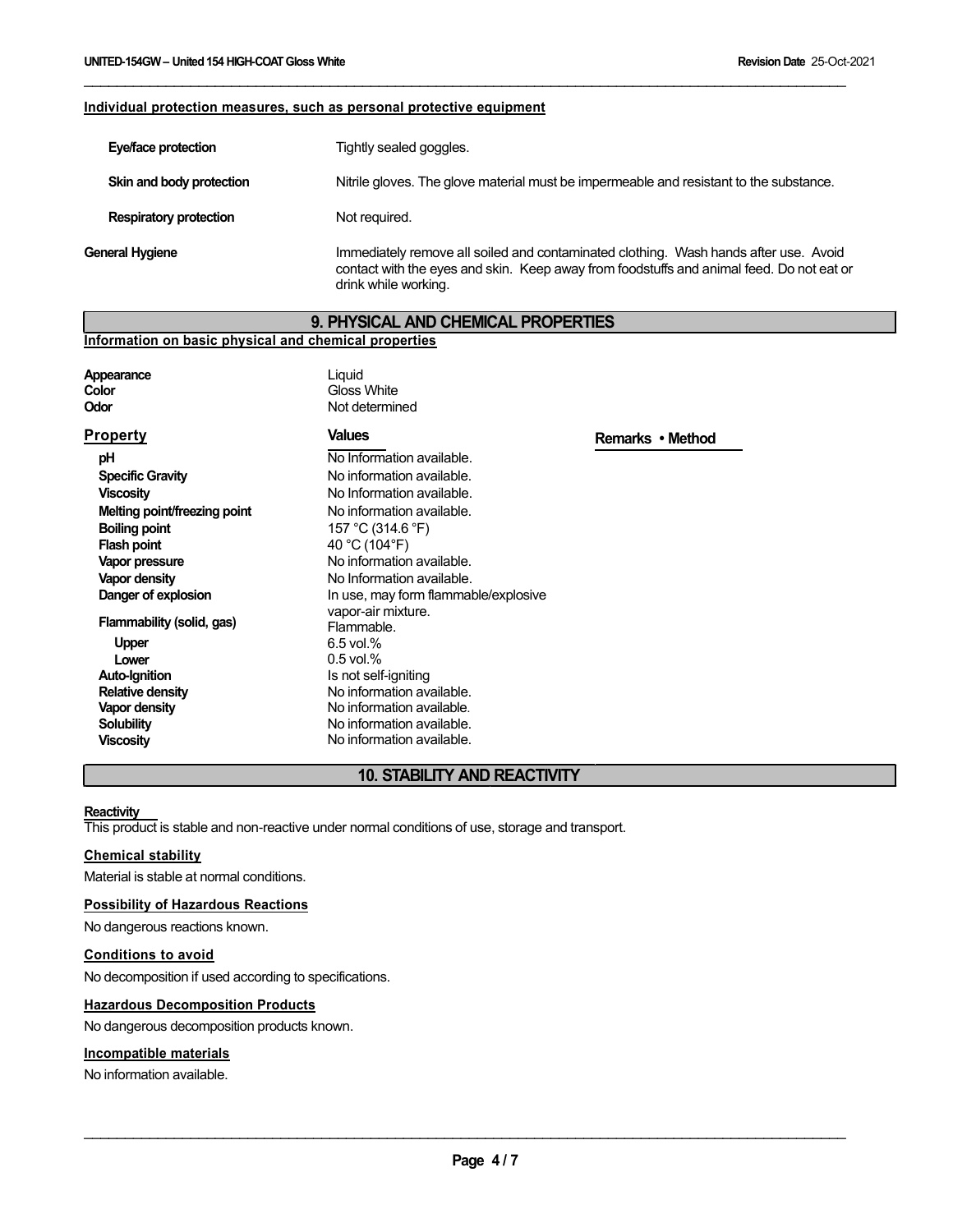# **11. TOXICOLOGICAL INFORMATION**

\_\_\_\_\_\_\_\_\_\_\_\_\_\_\_\_\_\_\_\_\_\_\_\_\_\_\_\_\_\_\_\_\_\_\_\_\_\_\_\_\_\_\_\_\_\_\_\_\_\_\_\_\_\_\_\_\_\_\_\_\_\_\_\_\_\_\_\_\_\_\_\_\_\_\_\_\_\_\_\_\_\_\_\_\_\_\_\_\_\_\_\_\_

# **Information on likely routes of exposure**

#### **Product Information**

| <b>Inhalation</b>                                                                  | May be fatal if swallowed and enters airways.            |
|------------------------------------------------------------------------------------|----------------------------------------------------------|
| Eye contact                                                                        | Direct contact with eyes may cause temporary irritation. |
| <b>Skin Contact</b>                                                                | No irritating effect.                                    |
| Ingestion                                                                          | May be fatal if swallowed and enters airways.            |
| Symptoms related to the physical,<br>chemical and toxicological<br>characteristics | Direct contact with eyes may cause temporary irritation. |

#### **Information on toxicological effects**

Acute toxicity **May be fatal if swallowed and enters airways.** May be fatal if swallowed and enters airways.

| <b>Chemical Name</b>                                                       | Dermal LD50  | Oral LD50    | Inhalation LC50/LD50 |
|----------------------------------------------------------------------------|--------------|--------------|----------------------|
| Titanium Dioxide                                                           | >10000 mg/kg | >20000 mg/kg | >6.82 mg/l, 4 hours  |
| 13463-67-7                                                                 | (Rabbit)     | (Rat)        | (Rat)                |
| Xylene                                                                     | 2000 mg/kg   | 8700 mg/kg   | 6350 mg/l, 4 hours   |
| 1330-20-7                                                                  | (Rabbit)     | (Rat)        | (Rat)                |
| *Estimates for product may be based on additional component data not shown |              |              |                      |

\*Estimates for product may be based on additional component data not shown.

| <b>Skin/Eye irritation</b> | No irritating effects.                        |
|----------------------------|-----------------------------------------------|
| Sensitization              | This product is not expected to be hazardous. |

# **12. ECOLOGICAL INFORMATION**

#### **Ecotoxicity**

Hazardous for water, do not empty into drains.

# **Persistence and degradability**

This product is degradable after prolonged exposure to natural weathering processes

#### **Bioaccumulation**

No Information available.

#### **Mobility in Soil**

No information available.

#### **Other adverse effects**

No other adverse environmental effects.

#### **13. DISPOSAL CONSIDERATIONS**

| Disposal of wastes         | Dispose of in accordance with local, state, and federal regulations. Do no puncture,<br>incinerate or crush. Partially empty cans must be disposed of responsibly. Do not heat or<br>cut empty containers with electric or gas torches. Completely empty cans should be<br>recvcled. |
|----------------------------|--------------------------------------------------------------------------------------------------------------------------------------------------------------------------------------------------------------------------------------------------------------------------------------|
| Local disposal regulations | Dispose in accordance with all applicable regulations.                                                                                                                                                                                                                               |

 $\mathcal{L}_\mathcal{L} = \{ \mathcal{L}_\mathcal{L} = \{ \mathcal{L}_\mathcal{L} = \{ \mathcal{L}_\mathcal{L} = \{ \mathcal{L}_\mathcal{L} = \{ \mathcal{L}_\mathcal{L} = \{ \mathcal{L}_\mathcal{L} = \{ \mathcal{L}_\mathcal{L} = \{ \mathcal{L}_\mathcal{L} = \{ \mathcal{L}_\mathcal{L} = \{ \mathcal{L}_\mathcal{L} = \{ \mathcal{L}_\mathcal{L} = \{ \mathcal{L}_\mathcal{L} = \{ \mathcal{L}_\mathcal{L} = \{ \mathcal{L}_\mathcal{$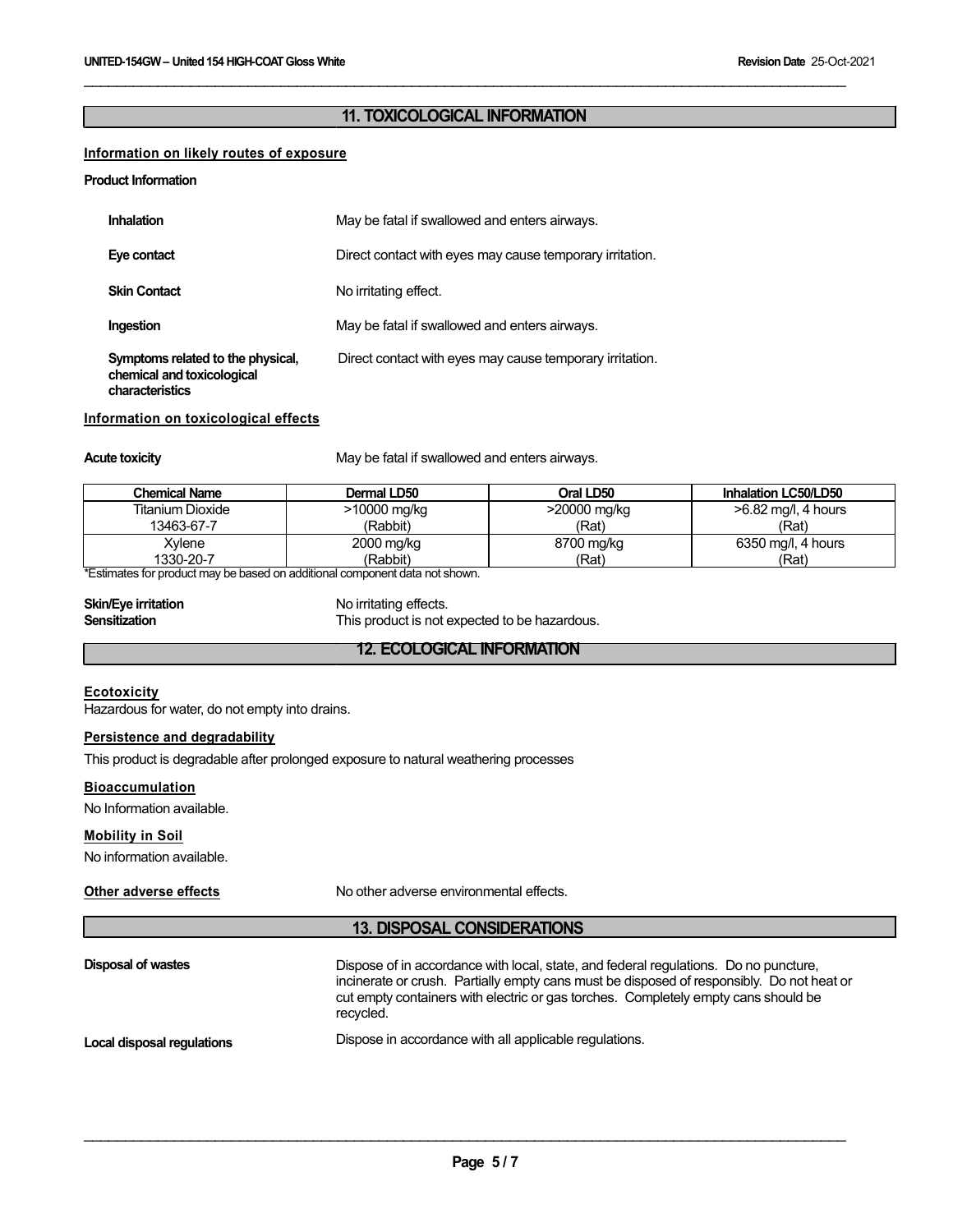|                                                                        | <b>14. TRANSPORT INFORMATION</b><br>This product meets the exception requirements of Section 173.306 as a limited quantity and may be shipped as a limited quantity. | Limited quantities |
|------------------------------------------------------------------------|----------------------------------------------------------------------------------------------------------------------------------------------------------------------|--------------------|
| require the limited quantity diamond mark on cartons after 12/31/2020. |                                                                                                                                                                      |                    |
| <b>DOT</b>                                                             |                                                                                                                                                                      |                    |
| UN/ID No.                                                              | Consumer Commodity, Ltd. Qty (Aerosol Product, Solvent or Paint)                                                                                                     |                    |
| Transport hazard class(es)                                             | 3 Flammable liquids                                                                                                                                                  |                    |
| Marine pollutant                                                       | No.                                                                                                                                                                  |                    |
| <b>EMS Number</b>                                                      | $F-E$ , S-E                                                                                                                                                          |                    |
|                                                                        |                                                                                                                                                                      |                    |
| <b>IATA</b>                                                            |                                                                                                                                                                      |                    |
| UN/ID No.                                                              | UN1263, Paint                                                                                                                                                        |                    |
| Excepted quantities (EQ)                                               |                                                                                                                                                                      |                    |
|                                                                        | Code: E1 – Maximum net quantity per inner packaging: 30ml                                                                                                            |                    |
|                                                                        | Maximum net quantity per outer packaging: 1000ml<br>On passenger aircraft/rail: 75kg                                                                                 |                    |
|                                                                        | On cargo aircraft only: 150 kg                                                                                                                                       |                    |
| <b>IMDG</b>                                                            |                                                                                                                                                                      |                    |
| UN/ID No.                                                              |                                                                                                                                                                      |                    |
| Transport hazard class(es)                                             | UN1263, Paint                                                                                                                                                        |                    |
| Packing group                                                          | 3                                                                                                                                                                    |                    |
| Limited quantities (LQ)                                                | III                                                                                                                                                                  |                    |
| <b>Expected quantities (EQ)</b>                                        | 5L                                                                                                                                                                   |                    |
|                                                                        | Code: E1 – Maximum net quantity per inner packaging: 30ml                                                                                                            |                    |
|                                                                        | Maximum net quantity per outer packaging: 1000ml                                                                                                                     |                    |

\_\_\_\_\_\_\_\_\_\_\_\_\_\_\_\_\_\_\_\_\_\_\_\_\_\_\_\_\_\_\_\_\_\_\_\_\_\_\_\_\_\_\_\_\_\_\_\_\_\_\_\_\_\_\_\_\_\_\_\_\_\_\_\_\_\_\_\_\_\_\_\_\_\_\_\_\_\_\_\_\_\_\_\_\_\_\_\_\_\_\_\_\_

# **15. REGULATORYINFORMATION**

# **International Inventories**

**Country(s) or Region** Canada Yes<sup>\*</sup>

\*Yes indicates this product complies with the inventory requirements administered by the governing country(s).

#### **Legend:**

**TSCA** - United States Toxic Substances Control Act Section 8(b) Inventory

#### **US Federal Regulations**

**SARA 313 (Specific toxic chemical listings):** Barium Sulfate (7727-43-7), Xylene-Mix (1330-20-7).

**SARA 335 (Extremely hazardous substances)**: None of the ingredients in this product are listed.

#### **US State Regulations**

#### **Canadian Environmental Protection Act**



All hazardous ingredients for this product appear on the Canadian Domestic Substance List.

WHMIS Symbols for Canada: B3 - Combustible liquid.

# **Consumer Product Safety Commission**

This product complies with 16 CFR 1303 and does not contain more than 90 ppm of lead.

#### **California Proposition 65**

This product contains a chemical known to the State of California to cause cancer Titanium Dioxide (13463-67-7) and Ethyl Benzene (100-41-4). None of the ingredients in this product are listed for California Proposition 65 chemicals known to cause birth defects or reproductive harm.

\_\_\_\_\_\_\_\_\_\_\_\_\_\_\_\_\_\_\_\_\_\_\_\_\_\_\_\_\_\_\_\_\_\_\_\_\_\_\_\_\_\_\_\_\_\_\_\_\_\_\_\_\_\_\_\_\_\_\_\_\_\_\_\_\_\_\_\_\_\_\_\_\_\_\_\_\_\_\_\_\_\_\_\_\_\_\_\_\_\_\_\_

EPA: 7727-43-7 – Barium Sulfate – D,CBD(inh), NL (oral)

1330-20-7 – Xylene-Mix – I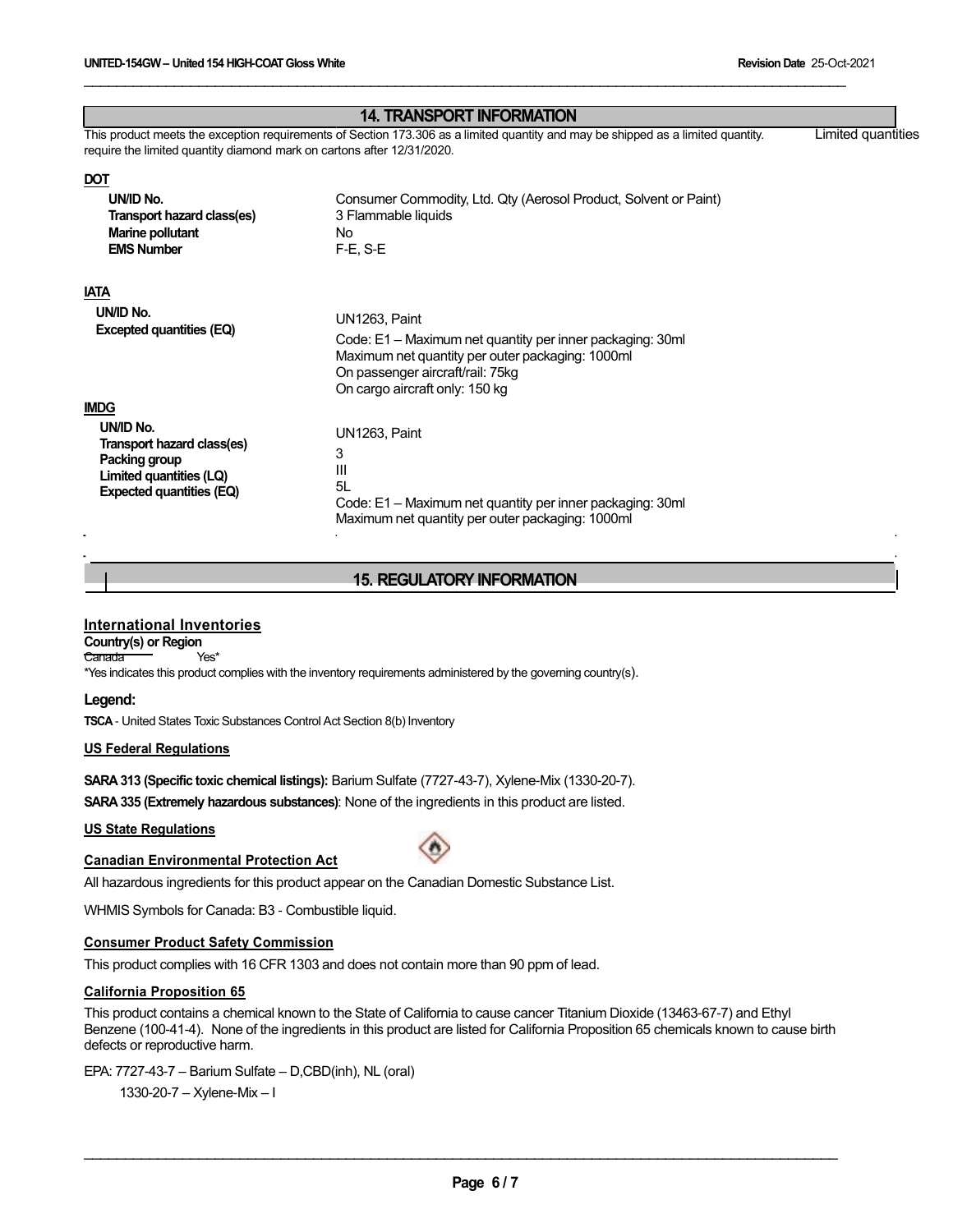| <b>16. OTHER INFORMATION</b>              |                            |                       |                     |  |
|-------------------------------------------|----------------------------|-----------------------|---------------------|--|
| <b>NFPA</b>                               | Health hazards -           | Flammability -        | Reactivity -        |  |
| <b>HMIS</b>                               | <b>Health hazards 1</b>    | <b>Flammability 4</b> | <b>Reactivity 3</b> |  |
| <b>Issue Date</b><br><b>Revision Date</b> | 15-Oct-2021<br>25-Oct-2021 |                       |                     |  |

\_\_\_\_\_\_\_\_\_\_\_\_\_\_\_\_\_\_\_\_\_\_\_\_\_\_\_\_\_\_\_\_\_\_\_\_\_\_\_\_\_\_\_\_\_\_\_\_\_\_\_\_\_\_\_\_\_\_\_\_\_\_\_\_\_\_\_\_\_\_\_\_\_\_\_\_\_\_\_\_\_\_\_\_\_\_\_\_\_\_\_\_\_

# **Disclaimer**

**Revision Note**

The information provided in this Safety Data Sheet is correct to the best of our knowledge, information and belief at the date of its publication. The information given is designed only as guidance for safe handling, use, processing, storage, transportation, disposal and release and is not to be considered a warranty or quality specification. The information relates only to the specific material designated and may not be valid for such material used in combination with any other **materials or in any process, unless specified in the text.**

Regulatory Revisions

#### **End of Safety Data Sheet**

 $\mathcal{L}_\mathcal{L} = \{ \mathcal{L}_\mathcal{L} = \{ \mathcal{L}_\mathcal{L} = \{ \mathcal{L}_\mathcal{L} = \{ \mathcal{L}_\mathcal{L} = \{ \mathcal{L}_\mathcal{L} = \{ \mathcal{L}_\mathcal{L} = \{ \mathcal{L}_\mathcal{L} = \{ \mathcal{L}_\mathcal{L} = \{ \mathcal{L}_\mathcal{L} = \{ \mathcal{L}_\mathcal{L} = \{ \mathcal{L}_\mathcal{L} = \{ \mathcal{L}_\mathcal{L} = \{ \mathcal{L}_\mathcal{L} = \{ \mathcal{L}_\mathcal{$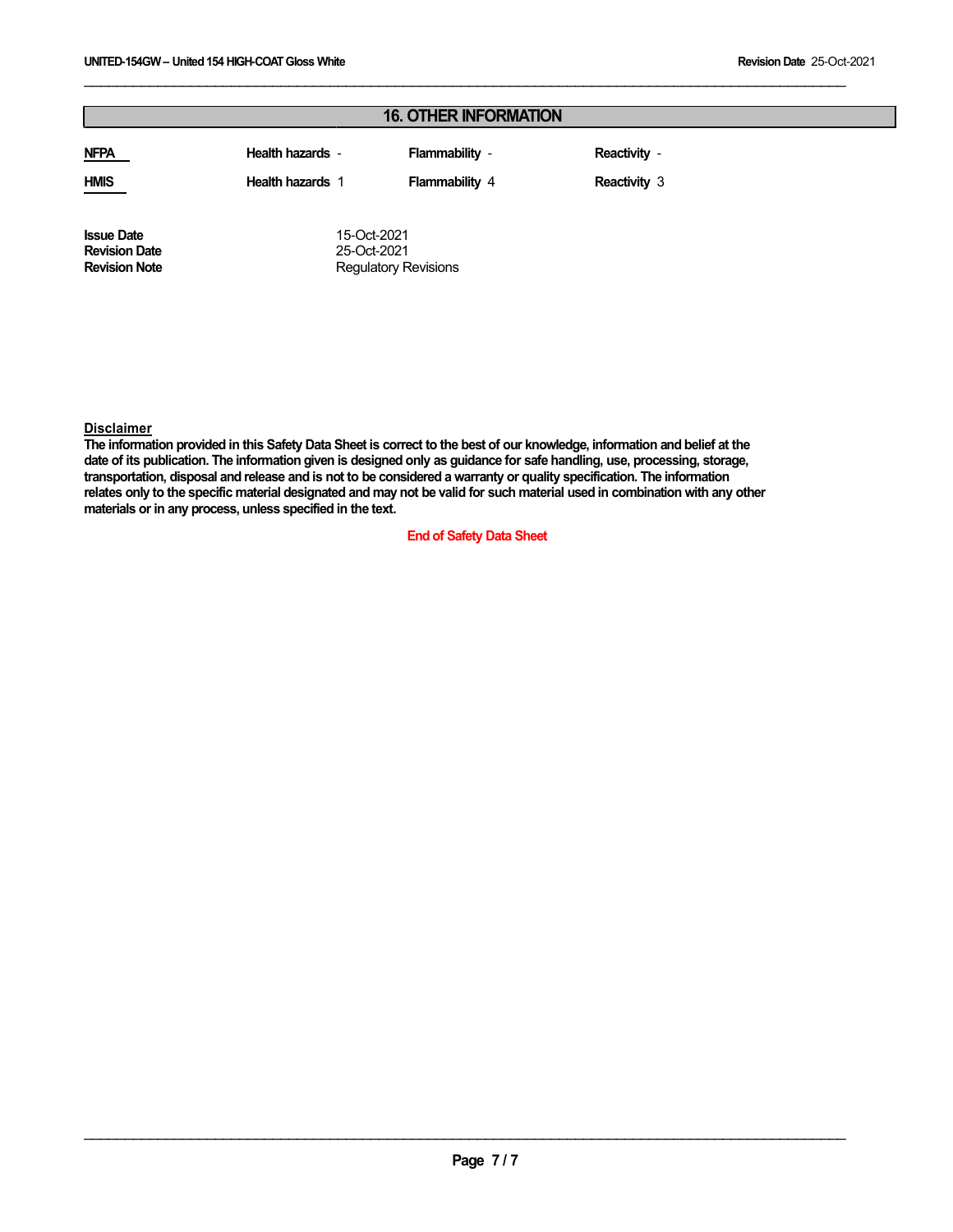

# **Safety Data Sheet**

# **1. PRODUCT AND COMPANY IDENTIFICATION**

| <b>Product identifier</b><br><b>Product Name</b>                                | United 154 HIGH-COAT Matte Grey            |
|---------------------------------------------------------------------------------|--------------------------------------------|
| Other means of identification<br>SDS#                                           | UNITED-154MG                               |
| Recommended use of the chemical<br>And restrictions on use<br>Recommended use   | Industrial Strength Spray Paint Matte Grey |
| <b>Uses Advised Against</b><br>Details of the supplier of the safety data sheet | For industrial and institutional use only. |
| <b>Company Name</b><br>Llnited Laboratories Lho                                 |                                            |

United Laboratories, Inc. 320 37th Avenue St. Charles, IL 60174 www.unitedlabsinc.com www.unitedlabsinc.ca

**Emergency telephone number Emergency Telephone** 800-323-2594 (to reorder)

INFOTRAC 1-800-535-5053 (North America) 1-352-323-3500 (International)

# **2. HAZARDS IDENTIFICATION**

#### **Classification**

#### **OSHA Regulatory Status**

This chemical is considered hazardous by the 2012 OSHA Hazard Communication Standard (29 CFR 1910.1200)

| <b>Flammable Aerosols</b> | Category    |
|---------------------------|-------------|
| <b>Pressurized Gas</b>    |             |
| Eye Irritation            | Category 2A |
| Carcinogenicity           | Category 2  |
| STOT - Single Exposure    | Category 2  |
| STOT - Repeated Exposure  | Category 3  |

# **Label elements**

**Emergency Overview** 

# **Danger**

# **Hazard statements**

Extremely flammable aerosol. Contains gas under pressure; may explode if heated. Causes serious eye irritation. Suspected of causing cancer. May cause respirator irritation. May cause drowsiness or dizziness. May cause damage to organs through prolonged or repeated exposure. If medical advice is needed, have product container or label at hand.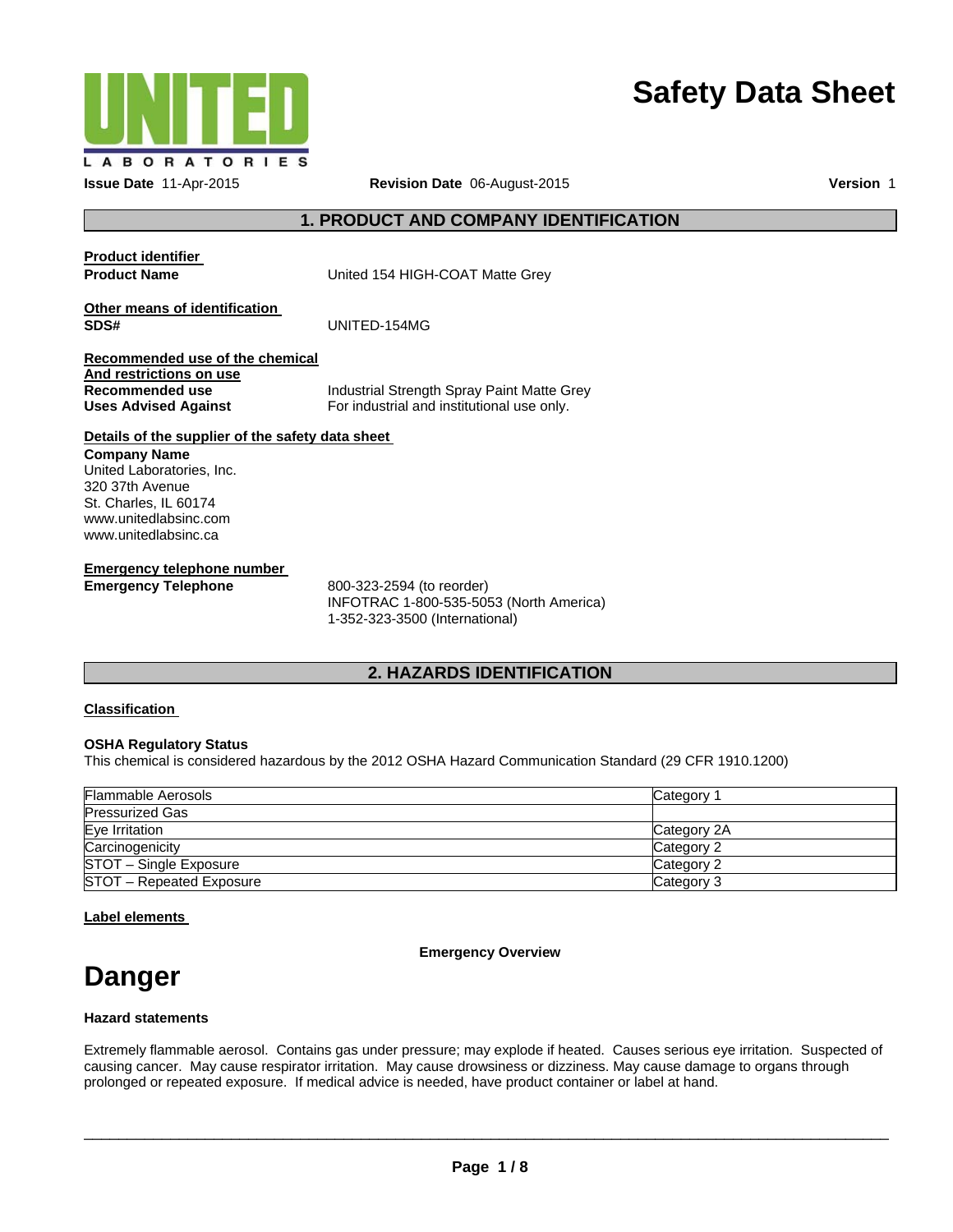

**Appearance** Matte Grey Liquid **Physical state** Aerosol **Odor** Aromatic

 $\Box$ 

#### **Prevention**

Read label before use. If medical advice is needed, have product container or label at hand. Keep away from heat/sparks/open flames/hot surfaces. No smoking. Do not spray on an open flame or other ignition source. Pressurized container: Do not pierce or burn, even after use. Obtain special instructions before use. Wash hands thoroughly after handling. Keep out of reach of children. Use only outdoors or in a well-ventilated area. Wear protective gloves/protective clothing/eye protection/face protection. Do not handle until all safety precautions have been read and understood. Avoid breathing dust/fume/gas/mist/vapors/spray.

#### **Response**

If inhaled: Remove person to fresh air and keep comfortable for breathing. If in eyes: Rinse cautiously with water for several minutes. Remove contact lenses, if present and easy to do. Continue rinsing. Call a poison center/doctor if you feel unwell. If eye irritation persists: Get medical advice/attention.

#### **Storage**

Store locked up. Protect from sunlight. Do not expose to temperatures exceeding 50°C/122°F. Store in well-ventilated area. Keep container tightly closed.

#### **Disposal**

Dispose of contents/container in accordance with local/regional/national/international regulations.

#### **Hazard(s) not otherwise classified (HNOC)**

Not classified.

#### **Environmental hazards**

None known.

# **3. COMPOSITION/INFORMATION ON INGREDIENTS**

| <b>Chemical Name</b>    | CAS No.    | Weight-% | <b>Trade Secret</b> |
|-------------------------|------------|----------|---------------------|
| Acetone                 | 67-64-1    | 18.03%   | $\ast$              |
| Propane                 | 74-98-6    | 15.82%   | $\star$             |
| n-Butane                | 106-97-8   | 9.29%    | $\star$             |
| Calcium Carbonate       | 1317-65-3  | 8.18%    | $\star$             |
| Titanium dioxide        | 13463-67-7 | 6.89%    | $\star$             |
| Methyl Isobutyl Ketone  | 108-10-1   | 5.03%    | $\star$             |
| Glycol Ether EP         | 2807-30-6  | 4.87%    | $\star$             |
| <b>Isobutyl Acetate</b> | 110-19-0   | 3.49%    | ÷                   |
| Methyl Propyl Ketone    | 107-87-9   | 2.67%    | $\star$             |
| Xylene (Mix)            | 1330-20-7  | 2.43%    | $\ast$              |
| PM acetate              | 108-65-6   | 1.7%     |                     |

\*The exact percentage (concentration) of composition has been withheld as a trade secret.

# **4. FIRST AID MEASURES**

#### **First aid measures**

**Skin Contact Remove contaminated clothing. Wash exposed area with soap and water.**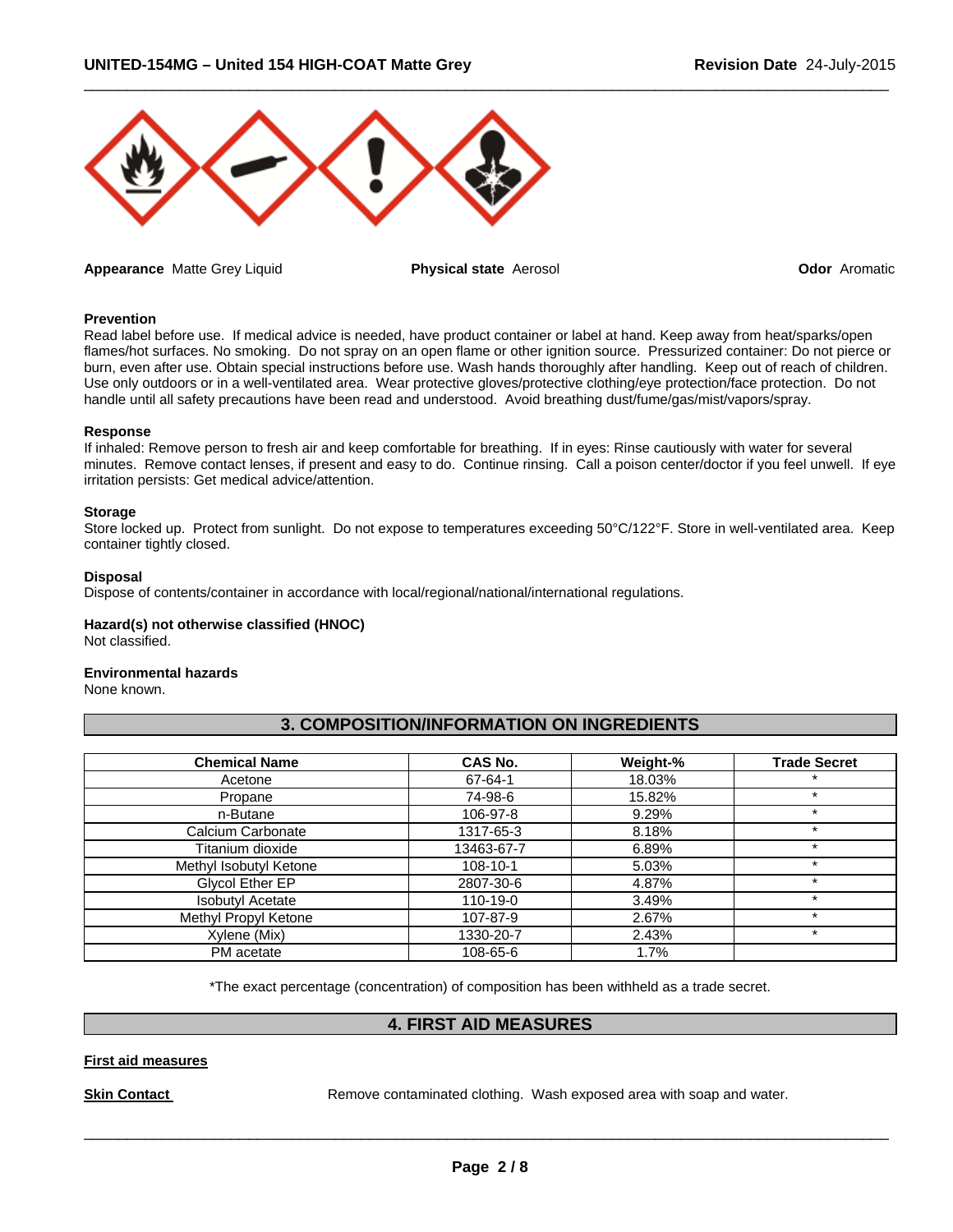# **Eye contact Rinse opened eye for several minutes under running water. If symptoms persist, consult a** doctor. **Inhalation Supply fresh air; consult doctor in case of complaints. Ingestion Rinse mouth water and drink plenty of water.** Do not induce vomiting.

 $\Box$ 

#### **Most important symptoms and effects, both acute and delayed**

May cause dizziness.

#### **Indication of any immediate medical attention and special treatment needed**

No further relevant information available.

# **5. FIRE-FIGHTING MEASURES**

#### **Suitable extinguishing media**

Extinguishing powder or water spray. C02.

**Unsuitable extinguishing media** None known.

#### **Specific hazards arising from the chemical**

Can form explosive gas-air mixtures.

#### **Protective equipment and precautions for firefighters**

As is any fire, wear self-contained breathing apparatus pressure demand, MSHA/NIOSH (approved or equivalent) and full protective gear. A respiratory protective device may be necessary.

#### **Specific Methods**

Use water spray to fight larger fires. Ventilate area.

# **6. ACCIDENTAL RELEASE MEASURES**

#### **Personal precautions, protective equipment and emergency procedures**

| Methods for cleaning up                              | Prevent entry into waterways, sewers. Clean contaminated surface thoroughly to remove<br>residual contamination.                                                                                               |  |  |
|------------------------------------------------------|----------------------------------------------------------------------------------------------------------------------------------------------------------------------------------------------------------------|--|--|
| <b>Methods for containment</b>                       | Prevent further leakage or spillage into sewer systems or ground water. Eliminate all<br>ignition sources (no smoking, flares, sparks or flames).                                                              |  |  |
| Methods and material for containment and cleaning up |                                                                                                                                                                                                                |  |  |
| <b>Environmental precautions</b>                     | Do not contaminate water. Avoid discharge into drains, water courses or onto the ground.                                                                                                                       |  |  |
| <b>Environmental precautions</b>                     |                                                                                                                                                                                                                |  |  |
| <b>Personal precautions</b>                          | Keep unnecessary personnel away. Wear appropriate protective equipment. Use<br>respiratory protective device against the effects of fumes/dust/aerosol. For personal<br>protection, see Section 8 of this SDS. |  |  |

# **7. HANDLING AND STORAGE**

#### **Precautions for safe handling**

**Advice on safe handling** Keep away from heat, sparks, flame and other sources of ignition, and direct sunlight. Use in well ventilated areas. Keep away from children.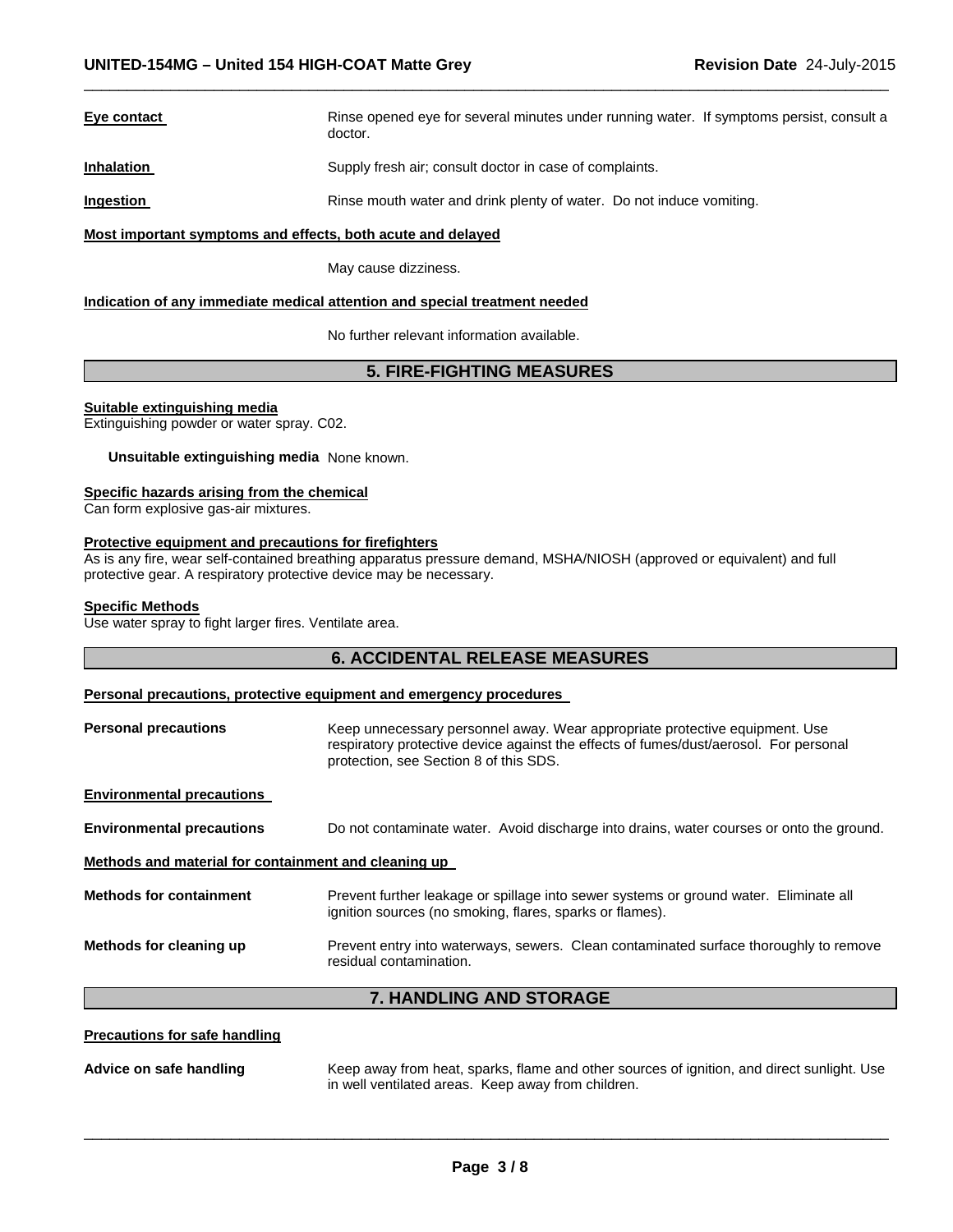#### **Conditions for safe storage, including any incompatibilities**

**Storage Conditions** Store locked up. Do not handle or store near flame, heat and sources of ignition. Avoid exposure to direct sunlight, exceeding 50°C/122°F. Do not warehouse in subfreezing conditions.

 $\Box$ 

**Incompatible materials None known.** 

# **8. EXPOSURE CONTROLS/PERSONAL PROTECTION**

| <b>Exposure Guidelines</b> | No Exposure limits noted for ingredient(s). |                             |                              |  |
|----------------------------|---------------------------------------------|-----------------------------|------------------------------|--|
| <b>Chemical Name</b>       | <b>ACGIH TLV</b>                            | <b>OSHA PEL</b>             | <b>NIOSH IDLH</b>            |  |
| Acetone                    | TWA: 500 ppm                                | PEL: 2400 mg/m <sup>3</sup> | TWA: 590 mg/m $^3$           |  |
| 67-64-1                    |                                             | PEL:1000 ppm                | TWA: 250 ppm                 |  |
| Propane                    | Refer to Appendix F                         | PEL: 1800 mg/m <sup>3</sup> | TWA: 1800 mg/m $3$           |  |
| 74-98-6                    |                                             | PEL: 1000 ppm               | TWA: 1000 ppm                |  |
| n-Butane                   | TWA: 2370 mg/m $3$                          |                             | TWA: 1900 mg/m <sup>3</sup>  |  |
| 106-97-8                   | TWA: 1000 ppm                               |                             | TWA: 800 ppm                 |  |
| Methyl Isobutyl Ketone     | TWA: 307 mg/m <sup>3</sup>                  | PEL: $410 \text{ mg/m}^3$   | TWA: 300 mg/m <sup>3</sup>   |  |
| 108-10-1                   | TWA: 75 ppm                                 | PEL: 100 ppm                | TWA: 75 ppm                  |  |
|                            | TWA: 82 mg/m <sup>3</sup>                   |                             | TWA: 205 mg/m $3$            |  |
|                            | TWA: 20 ppm                                 |                             | TWA: 50 ppm                  |  |
| Xylene                     | TWA: 651 mg/m <sup>3</sup>                  | PEL: $435 \text{ mg/m}^3$   | TWA: $655$ mg/m <sup>3</sup> |  |
| 1330-20-7                  | TWA: 150 ppm                                | PEL: 100 ppm                | TWA: 150 ppm                 |  |
|                            | TWA: 434 mg/m <sup>3</sup>                  |                             | TWA: 435 mg/m $3$            |  |
|                            | TWA: 100 ppm                                |                             | TWA: 100 ppm                 |  |
| Methyl Propyl Ketone       | TWA: 529 mg/m $3$                           | PEL: 700 mg/m <sup>3</sup>  | TWA: 530 mg/m $3$            |  |
| 107-87-9                   | TWA: 150 ppm                                | PEL: 200 ppm                | TWA 150 ppm                  |  |
| <b>PM</b> Acetate          | WEEL: 50 ppm                                |                             |                              |  |
| 108-65-6                   |                                             |                             |                              |  |
| <b>Isobutyl Acetate</b>    | TWA: 713 mg/m $3$                           | PEL 700 mg/m <sup>3</sup>   | TWA: 700 mg/m $3$            |  |
| 110-19-0                   | TWA: 150 ppm                                | PEL: 150 ppm                | TWA: 150 ppm                 |  |

*NIOSH IDLH Immediately Dangerous to Life or Health* 

| <b>Biological limit values</b> | Acetone (67-64-1) - 50 mg/L - Urine / Methyl Isobutyl Ketone (108-10-1) - 1mg/L - Urine |
|--------------------------------|-----------------------------------------------------------------------------------------|
|                                | Xylene (1330-20-7) – 1.5 g/g creatinine - Urine                                         |

#### **Appropriate engineering controls**

**Engineering Controls** Local exhaust is recommended.

#### **Individual protection measures, such as personal protective equipment**

**Eye/face protection Tightly sealed goggles.** 

**Skin and body protection** Protective gloves. The glove material must be impermeable and resistant to the substance.

**Respiratory protection** A respirator is generally not necessary when using this product outdoors or in large open areas. In cases where short and/or long term overexposure exists, a charcoal filter respirator should be worn. If you suspect overexposure conditions exist, please consult an authority on chemical hygiene.

**General Hygiene** Keep away from foodstuffs and animal feed. Immediately remove all soiled and contaminated clothing. Wash hands after use. Avoid contact with the eyes and skin. Do not eat or drink while working.

# **9. PHYSICAL AND CHEMICAL PROPERTIES**

# **Information on basic physical and chemical properties**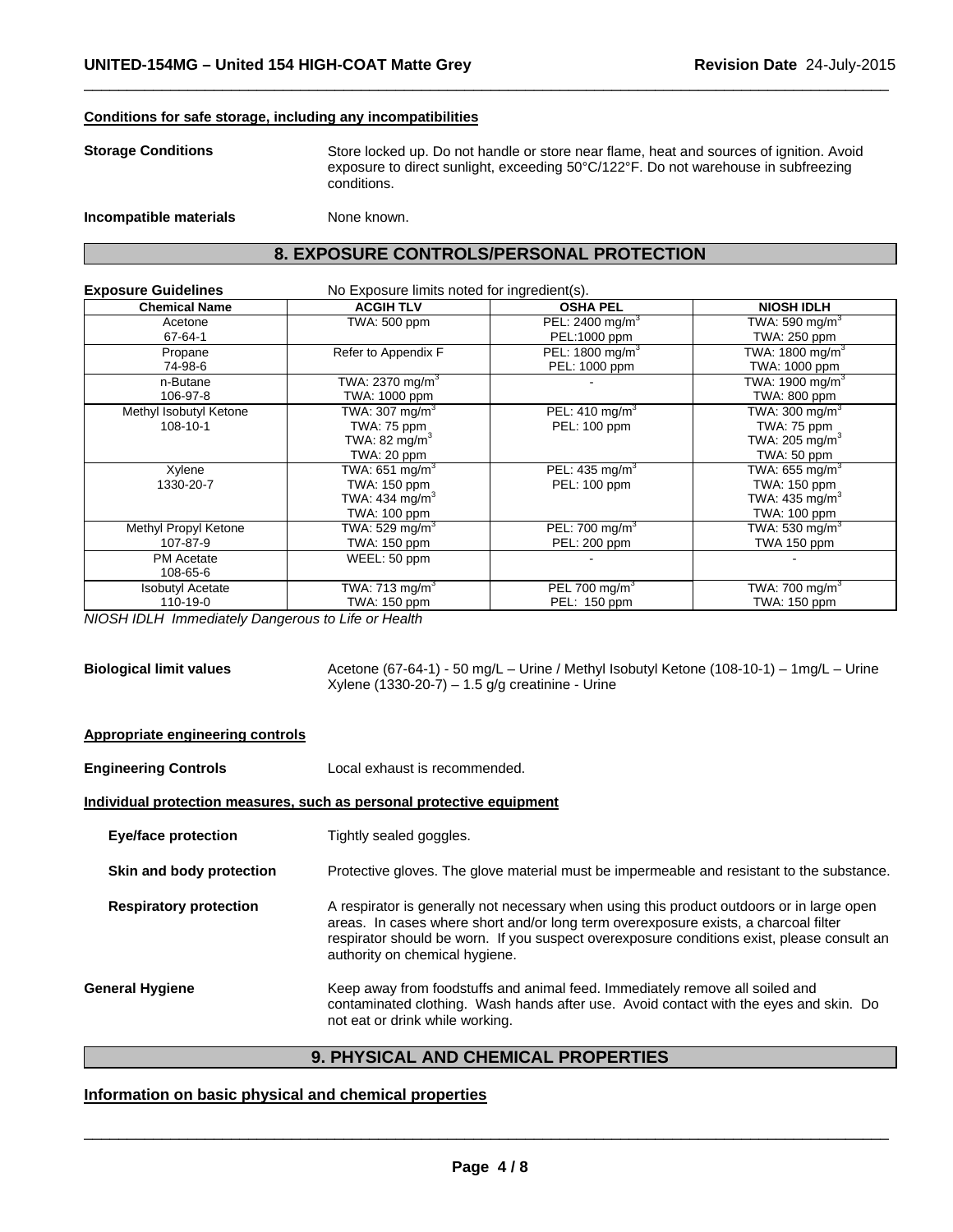| <b>Physical state</b><br>Appearance<br>Color<br>Odor                                                                                                                                                                                                           | Aerosol<br>Spray<br>Matte Grey<br>Aromatic.                                                                                                                                                                                                                   |                  |
|----------------------------------------------------------------------------------------------------------------------------------------------------------------------------------------------------------------------------------------------------------------|---------------------------------------------------------------------------------------------------------------------------------------------------------------------------------------------------------------------------------------------------------------|------------------|
| <b>Property</b><br>рH<br><b>Specific Gravity</b><br><b>Viscosity</b><br>Melting point/freezing point<br><b>Flash point</b><br>Vapor pressure<br>Vapor density<br>Flammability (solid, gas)                                                                     | <b>Values</b><br>No Information available.<br>$0.77 - 0.85$ (H20=1)<br>No Information available.<br>-44° C (-47°F)<br>$-19 °C (-2 °F)$<br>No information available.<br>No Information available<br>In use, may form flammable/explosive<br>vapor-air mixture. | Remarks • Method |
| <b>Upper Explosion Limit</b><br><b>Lower Explosion Limit</b><br><b>Auto-Ignition</b><br><b>VOC Content</b><br><b>VOC Content (less exempt solvents)</b><br><b>MIR Value</b><br><b>Relative density</b><br>Vapor density<br><b>Solubility</b><br>Solids content | 10.9 vol.%<br>$1.7$ vol. $%$<br>Is not self-igniting<br>494.6 g/l/ 4.13lb/gl<br>46.6%<br>1.05<br>Between 0.77 and 0.85 (water equals<br>1.00<br>No information available.<br>Insoluble<br>35%                                                                 |                  |

# **10. STABILITY AND REACTIVITY**

 $\Box$ 

### **Reactivity**

This product is stable and non-reactive under normal conditions of use, storage and transport.

#### **Chemical stability**

Material is stable at normal conditions.

#### **Possibility of Hazardous Reactions**

No dangerous reactions known.

#### **Conditions to avoid**

Do not allow can to exceed 120° F. Do not warehouse in subfreezing temperatures.

# **Hazardous Decomposition Products**

No hazardous decomposition products are known.

## **Incompatible materials**

No information available.

# **11. TOXICOLOGICAL INFORMATION**

#### **Information on likely routes of exposure**

#### **Product Information**

| <b>Inhalation</b>   | May be fatal if swallowed and enters airways.            |
|---------------------|----------------------------------------------------------|
| Eye contact         | Direct contact with eyes may cause temporary irritation. |
| <b>Skin Contact</b> | No irritating effect.                                    |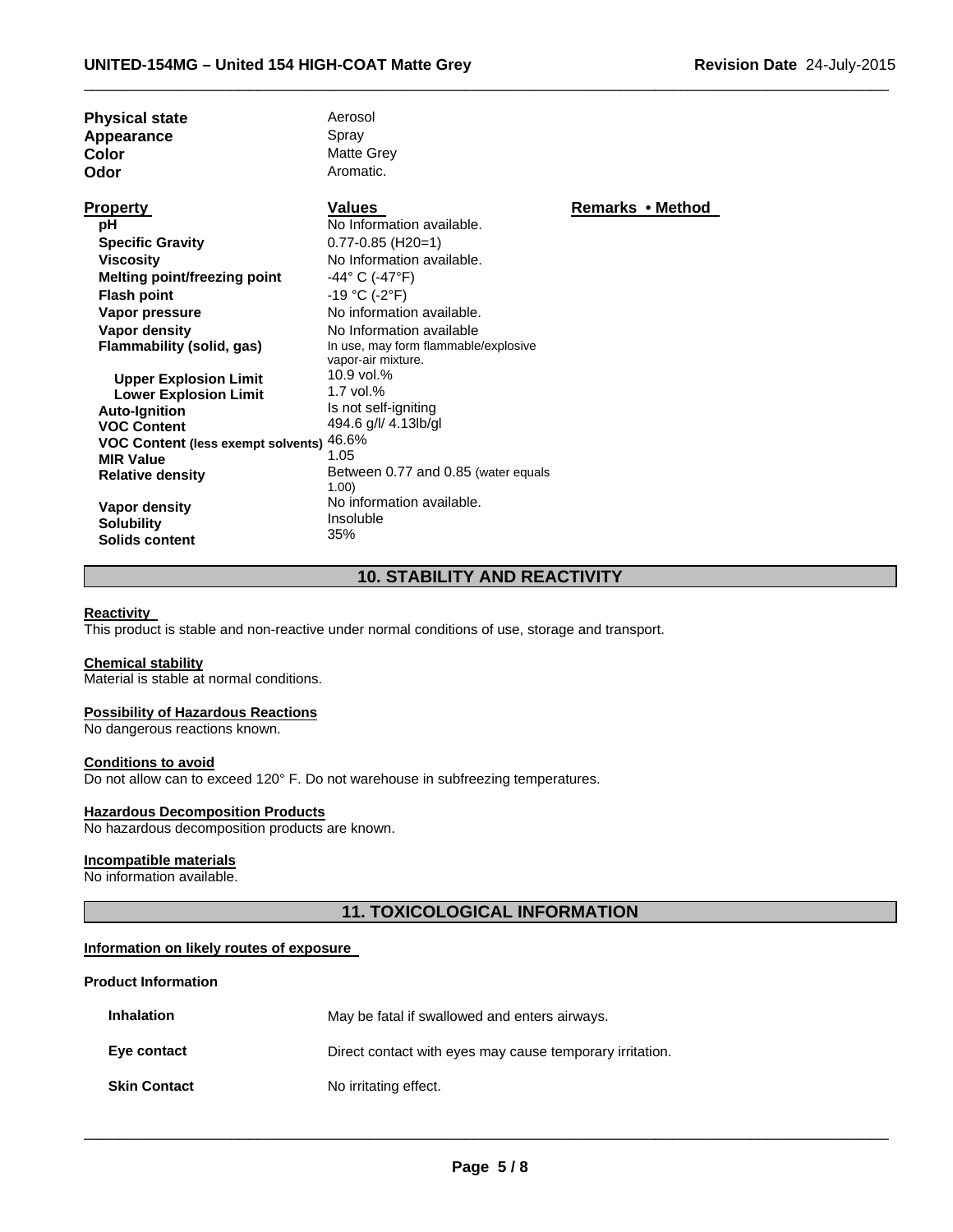#### **Ingestion**

May be fatal if swallowed and enters airways.

**Symptoms related to the physical, chemical and toxicological characteristics**  Direct contact with eyes may cause temporary irritation.

 $\Box$ 

#### **Information on toxicological effects**

**Acute toxicity** May be fatal if swallowed and enters airways.

| <b>Chemical Name</b>    | <b>Dermal LD50</b> | Oral LD50    | <b>Inhalation LC50*/LD50</b> |
|-------------------------|--------------------|--------------|------------------------------|
| Titanium Dioxide        | >10000 mg/kg       | >20000 mg/kg | $>6.82$ mg/l, 4 hours        |
| 13463-67-7              | (Rabbit)           | (Rat)        | (Rat)                        |
| n-Butane                |                    |              | 658 mg/l, 4 hours            |
| 106-97-8                |                    |              | (Rat)                        |
| Methyl Isobutyl Ketone  | 16000 mg/kg        | 2100 mg/kg   | 8.3-16.6 mg/l, 4 hours       |
| $108 - 10 - 1$          | (Rabbit)           | (Rat)        | (Rat)                        |
| <b>Isobutyl Acetate</b> |                    | 4763 mg/kg   |                              |
| 110-19-0                |                    | (Rat)        |                              |
| <b>PM</b> Acetate       |                    | 8500 mg/kg   | 35.7 mg/l *                  |
| 108-65-6                |                    | (Rat)        | (Rat)                        |
| Xylene                  | 2000 mg/kg         | 8700 mg/kg   | 6350 mg/l, 4 hours           |
| 1330-20-7               | (Rabbit)           | (Rat)        | (Rat)                        |

\*Estimates for product may be based on additional component data not shown.

| <b>Skin/Eye irritation</b>      | No irritant to skin. Irritating effect for eyes.                                                                                                                                                                                     |  |  |
|---------------------------------|--------------------------------------------------------------------------------------------------------------------------------------------------------------------------------------------------------------------------------------|--|--|
| <b>Sensitization</b>            | This product is not expected to be hazardous.                                                                                                                                                                                        |  |  |
| <b>Germ cell mutagenicity</b>   | No information available to indicate product or any components present at greater than<br>0.1% are mutagenic or genotoxic.                                                                                                           |  |  |
| Carcinogenicity                 | This product is considered to be a carcinogen by IARC. Titanium Dioxide (13463-67-7)2B $-$<br>Methyl Isobutyl ketone (108-10-1)2B – Xylene (1330-20-7)3. This product is not considered<br>to be a carcinogen by NTP, ACGIH or OSHA. |  |  |
| <b>STOT - single exposure</b>   | No Information available.                                                                                                                                                                                                            |  |  |
| <b>STOT - repeated exposure</b> | No Information available.                                                                                                                                                                                                            |  |  |
| Target organ effects            | No information available.                                                                                                                                                                                                            |  |  |

# **12. ECOLOGICAL INFORMATION**

#### **Ecotoxicity**

Hazardous for water, do not empty into drains.

### **Persistence and degradability**

This product is degradable after prolonged exposure to natural weathering processes

#### **Bioaccumulation**

No Information available.

#### **Mobility in Soil**

No information available.

#### **Other adverse effects**

No other adverse environmental effects.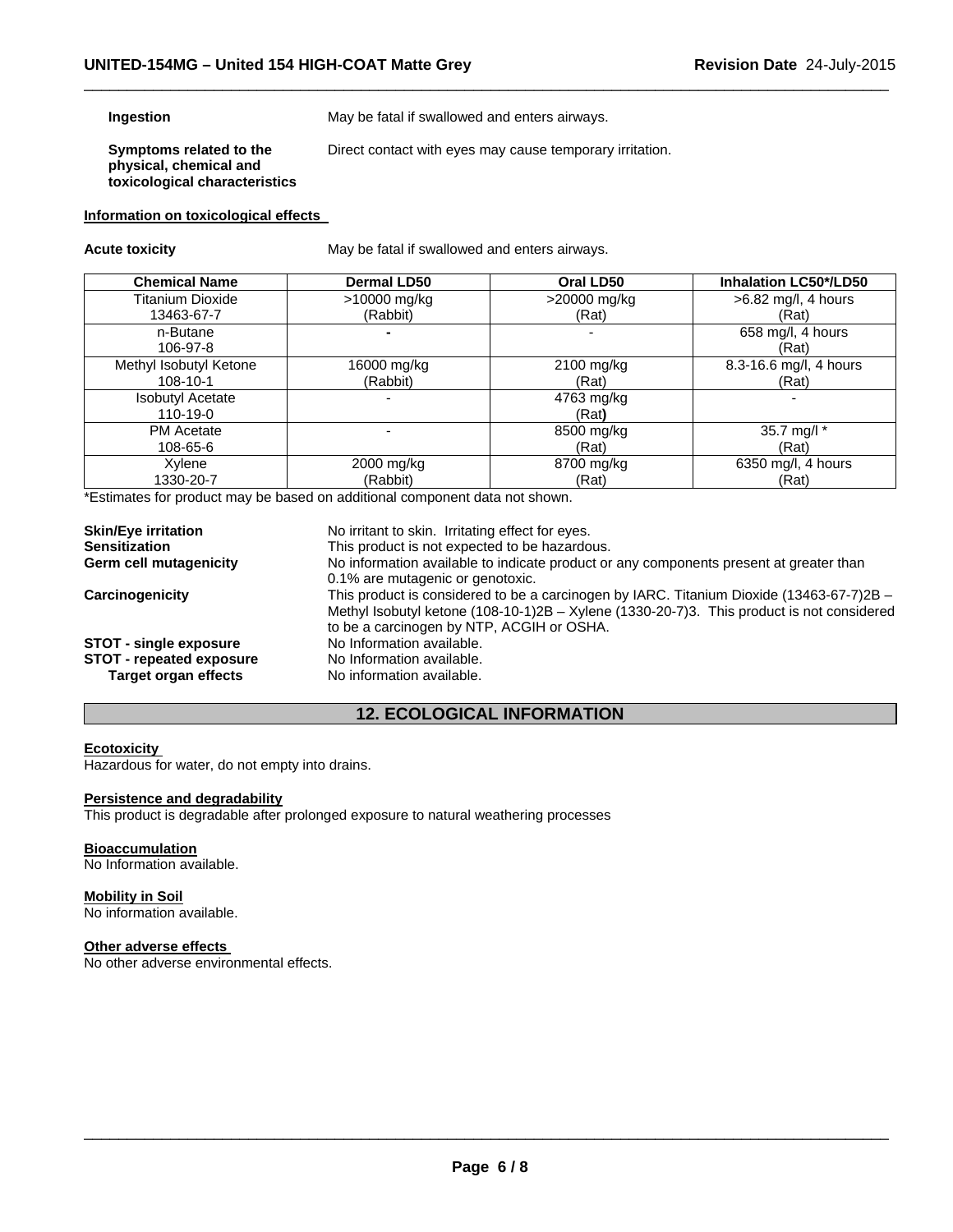| <b>13. DISPOSAL CONSIDERATIONS</b> |                                                                                                                                                                                                                                                                                      |  |
|------------------------------------|--------------------------------------------------------------------------------------------------------------------------------------------------------------------------------------------------------------------------------------------------------------------------------------|--|
| Disposal of wastes                 | Dispose of in accordance with local, state, and federal regulations. Do no puncture,<br>incinerate or crush. Partially empty cans must be disposed of responsibly. Do not heat or<br>cut empty containers with electric or gas torches. Completely empty cans should be<br>recycled. |  |
| <b>Local disposal regulations</b>  | Dispose in accordance with all applicable regulations.                                                                                                                                                                                                                               |  |

 $\Box$ 

# **14. TRANSPORT INFORMATION**

This product meets the exception requirements of Section 173.306 as a limited quantity and may be shipped as a limited quantity. Until 12/31/2020, the "Consumer Commodity-ORM-D" marking may still be used in place of the new limited quantity diamond mark for packages of UN 1950 Aerosols. Limited quantities require the limited quantity diamond mark on cartons after 12/31/2020 and may be used now in place of the "Consumer Commodity ORM-D" marking and both may be displayed concurrently.

#### **DOT UN/ID No.** UN1950 **Proper shipping name Aerosols**, flammable **Transport hazard class(es)** 2.1 **IATA UN/ID No. UN proper shipping name Transport hazard class(es) Excepted quantities Quantity limitations**  UN1950 Aerosols, flammable 2.1 Code: E0 – Not permitted as Excepted Quantity On passenger aircraft/rail: 75kg On cargo aircraft only: 150 kg **IMDG UN/ID No. Proper shipping name**  UN1950 Aerosols, flammable

 **Limited quantities (LQ) Expected quantities Marine Pollutant Special precautions for user EMS Number**  1L Code: E0 – Not permitted as Excepted Quantity No Warning: Gases F-D, S-U

# **15. REGULATORY INFORMATION**

# **International Inventories**

**Country(s) or Region**  Canada Yes\* Puerto Rico Yes\*

\*Yes indicates this product complies with the inventory requirements administered by the governing country(s).

**Legend: TSCA** - United States Toxic Substances Control Act Section 8(b) Inventory **DSL/NDSL** - Canadian Domestic Substances List/Non-Domestic Substances List

#### **US Federal Regulations**

**SARA 313 (Specific toxic chemical listings):** Methyl Isobutyl Ketone (108-10-1), Xylene (Mix) (1330-20-7)

|  |  |  |  |  | <b>Superfund Amendments and Reauthorization Act of 1986</b> |  |  |
|--|--|--|--|--|-------------------------------------------------------------|--|--|
|--|--|--|--|--|-------------------------------------------------------------|--|--|

| Acute health hazard          | <b>Yes</b> |
|------------------------------|------------|
| <b>Chronic Health Hazard</b> | N٥         |
| Fire hazard                  | Yes.       |